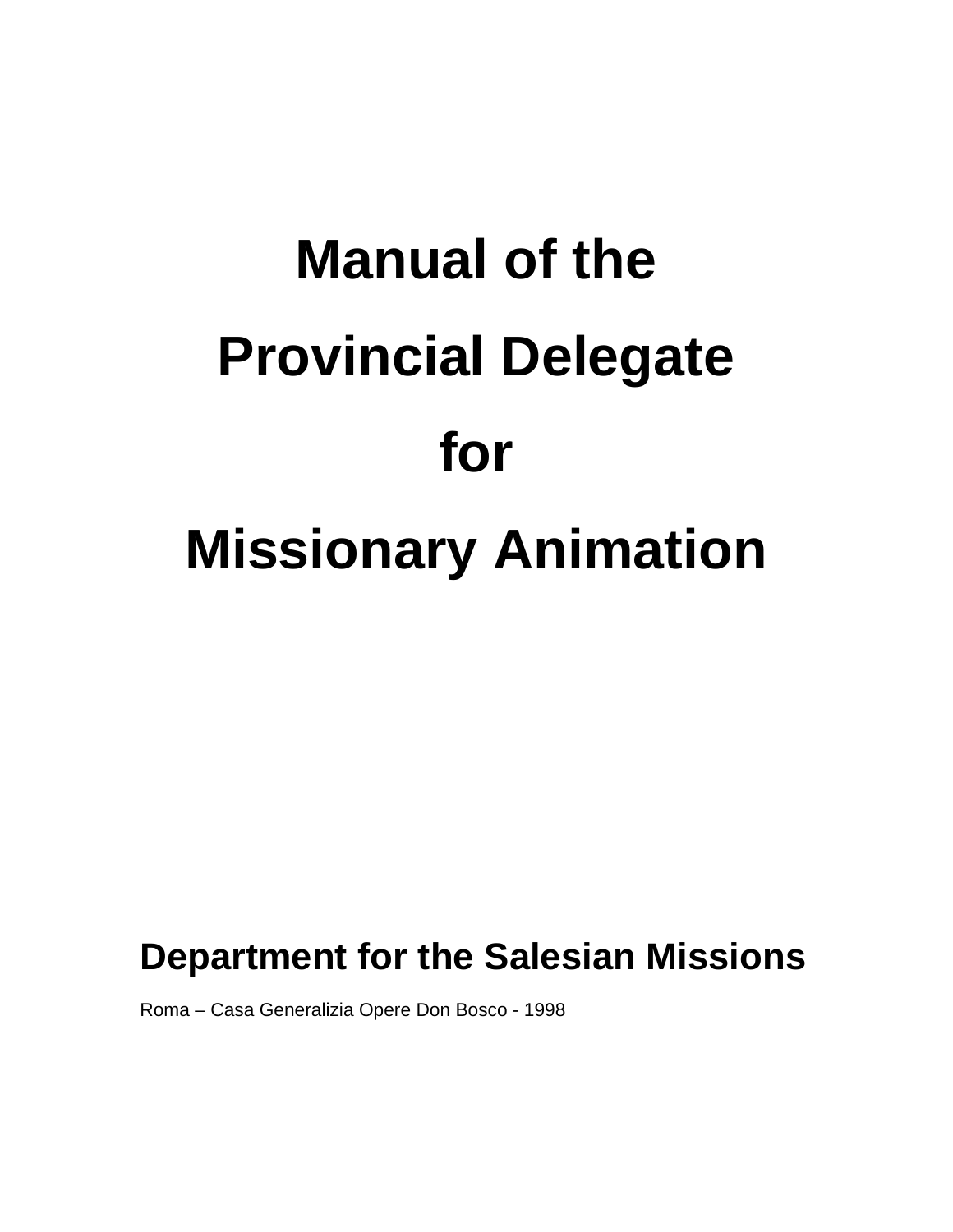## **Manual of the Provincial Delegate for Missionary Animation**

Documentation and Abbreviations

#### **Presentation**

# **I – GENESIS OF THE FIGURE OF THE PROVINCIAL DELEGATE FOR MISSIONARY ANIMATION**

- 1. Salesian Missionary tradition
- 2. Significant historical events
- 3. The General Chapters after Vatican II
- 4. The Provincial Delegate for Missionary Animation

#### **II – SALASIAN MISSIONARY ANIMATION**

- 1. Missionary animation
- 2. Missionary animation in its anthropological and theological dimensions
- 3. Salesian missionary animation
- 4. Objectives

# **III – THE PROVINCIAL DELEGATE FOR THE MISSIONARY ANIMATION – Identity and tasks**

- 1. The identity of the Provincial Delegate for Missionary Animation
- 2. Tasks of the Provincial Delegate for Missionary Animation
	- 2.1 Fostering interest in the missions *ad gentes* in the EPC
	- 2.2 Fostering the formation of all the members of the EPC
	- 2.3 Suggesting practical ways for facilitating commitment to the missions *ad gentes*

#### **IV – ORGANIZATION**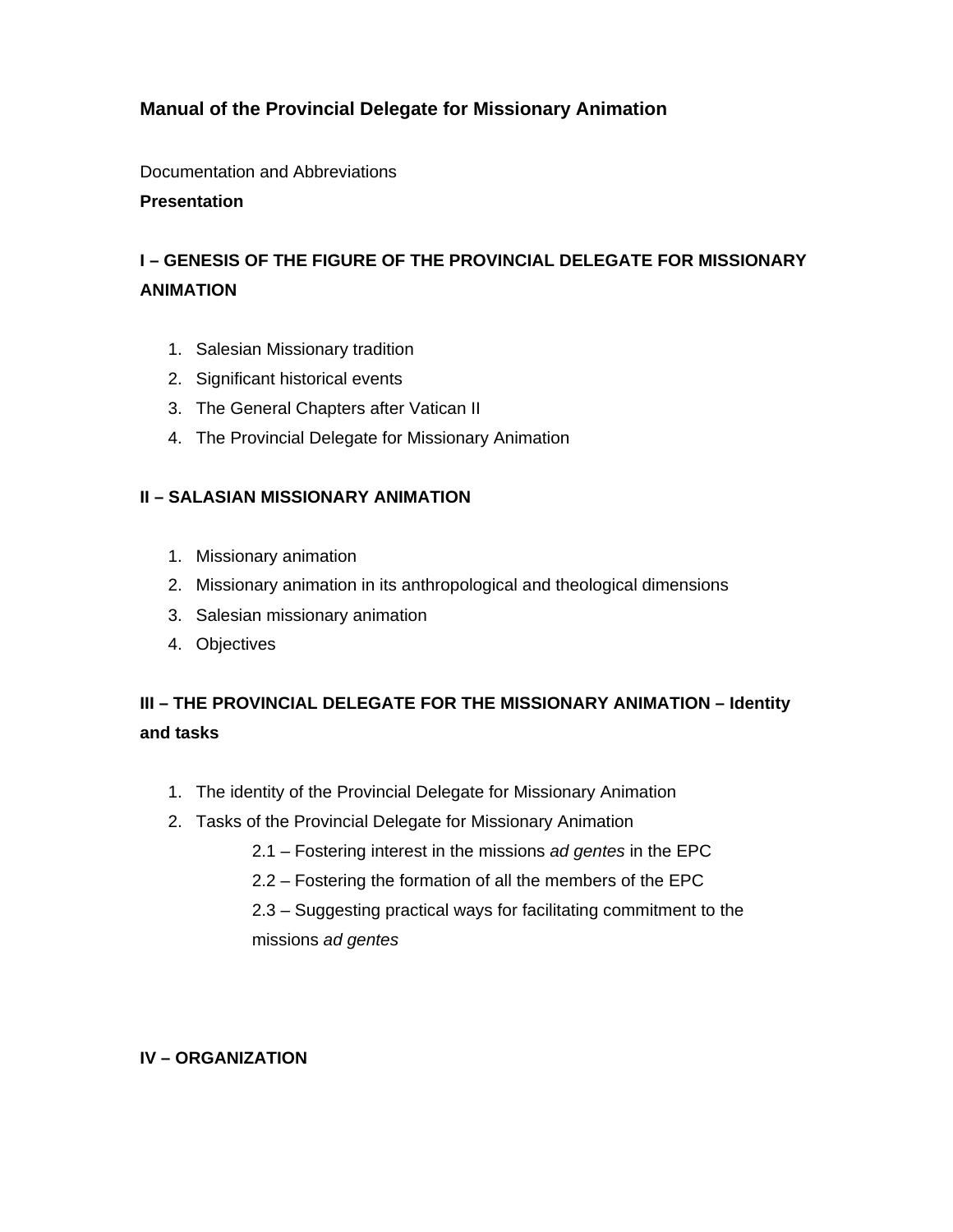- 1. Salesian missionary animation at Provincial level
- 2. Salesian missionary animation at Regional level
- 3. Salesian missionary animation at World level

## **CONCLUSION**

**Documentation**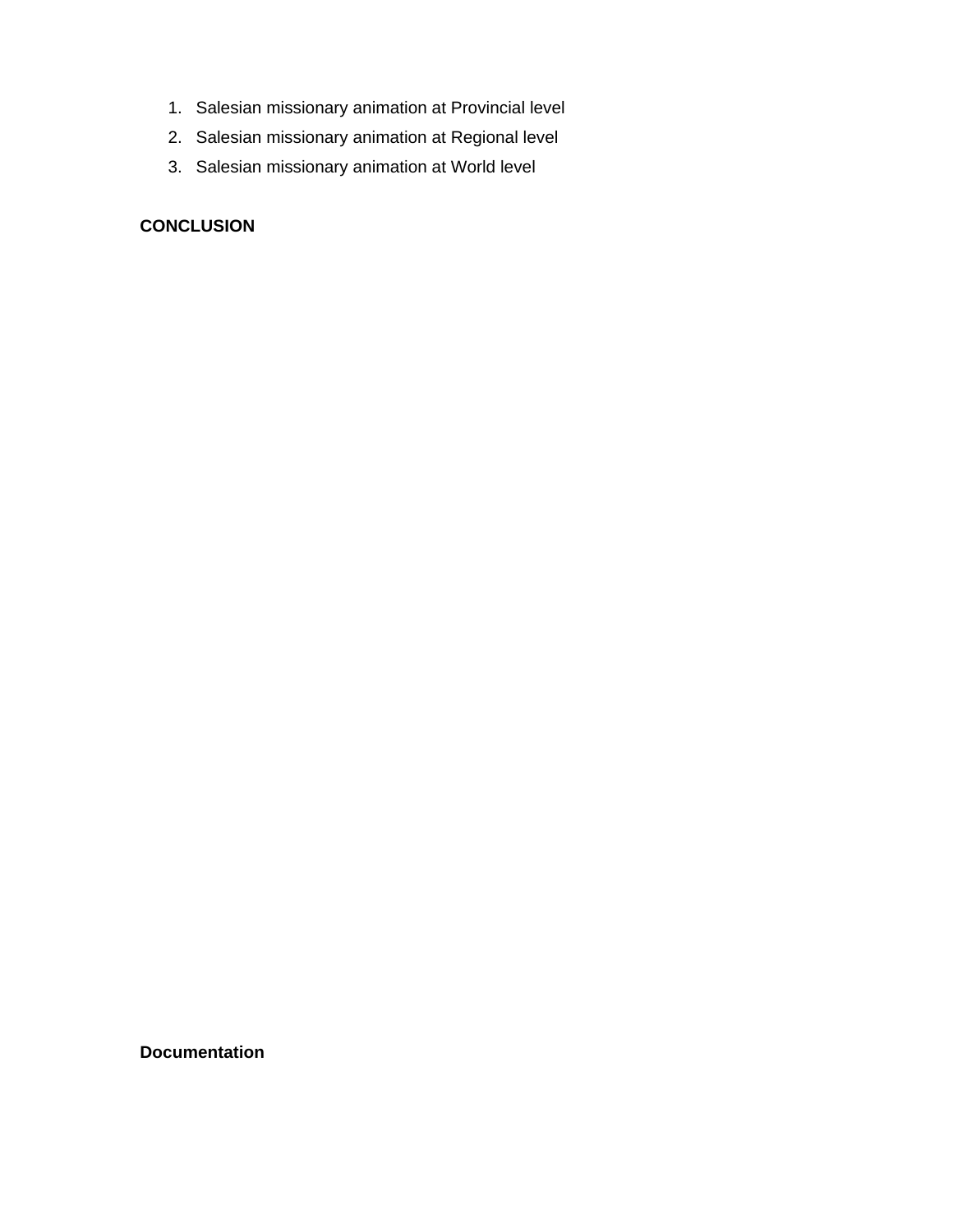John Paul II, Redemptoris Missio.

Paul VI, *Evangelii Nuntiandis.*

Vatican II, Constitutions, Decrees, Declarations, Dominican Publications Dublin 1988.

Constitutions and Regulations – SDB. Rome 1984. GC19 – SDB. Rome, AGC 244, 1966. GC20 (Special General Chapter) – SDB, Rome, 1971.

Educating to the Missionary Dimension, Department for the Salesian Missions. Rome 1995.

Direzione Generale Opere Don Bosco, L'ispettore Salesiano. *Un ministero per l'animazione e il governo della Comunità Ispettoriale.*  Roma, 1987.

Delegación Nacional Salesiana de Pastoral Juvenil, La propuesta pastoral de la Animación Misionera Salesiana. Madrid, 1991.

Melida Antonio, La figura del delegato inspectorial para la Animación misionera: responsabilidades, compentencias, método, in Animación Misionera Salesiana*,* Primer Encuentro de Delegados Inspectoriales de América Latina. Lima – 1991. Roma, 1991.

Odorico Luciano,

Lectura misionera del CG XXIII: "Educar a los jóvenes en la Fe", in Animación Misionera Salesiana, Primer Encuentro de Delegados Inspectoriales de América Latina. Lima – 1991. Roma, 1991.

Missionary Animation according to the Encyclical "Redemptoris Missio", in Missionary Animation, First Meeting of the Provincial Delegates of Missionary Animation for Asia and Australia. Bangalore – 1992. Rome, 1993.

Missionary praxis according to Salesian charismatic tradition. Rome 1997.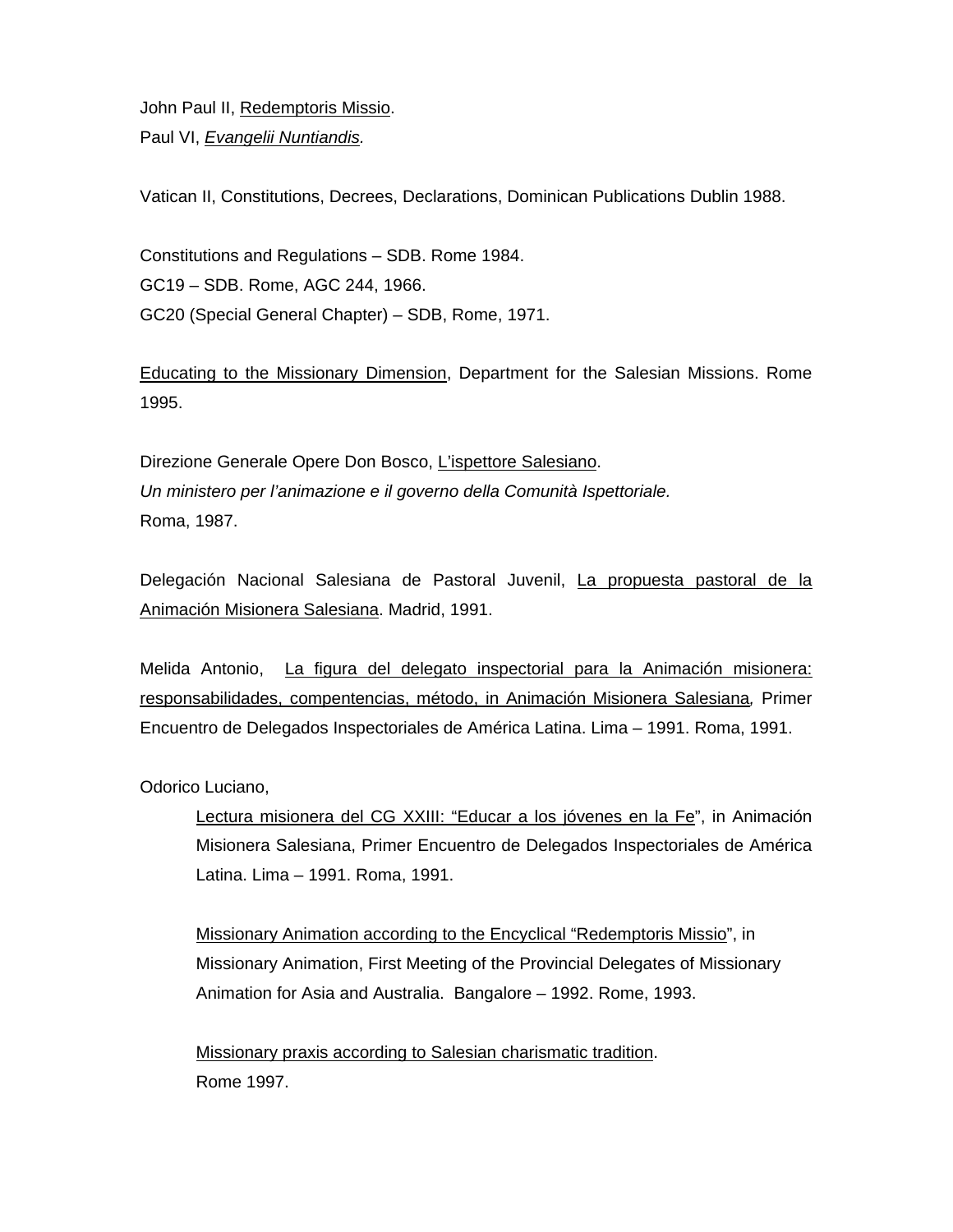Socol Carlo, Description of the Provincial Delegate for Missionary Animation: identity, Responsibility, Competence, Organization, in Missionary Animation, First Meeting of the Provincial Delegates of Missionary Animation for Asia and Australia. Bangalore – 1992. Rome 1993.

Van Looy Luc, Missionary Animation, AGC 323.

Vecchi Juan E., Pastorale Giovanile, una sfida per la comunita' ecclesiale. LDC 1992.

Viganò Egidio, The Pope's appeal for the missions, AGC 336, 1991.

#### **Abbreviations**

| <b>AGC</b>     | <b>Acts of the General Council</b>                         |
|----------------|------------------------------------------------------------|
| AMS            | La propuesta pastoral de la Animación Misionera Salesiana. |
|                | Madrid, 1991.                                              |
| C              | Constitutions of the Society of St. Francis de Sales       |
| <b>DIAM</b>    | Provincial Delegate for Missionary Animation               |
| <b>DOMISAL</b> | Salesian World Missionary Day                              |
| EMD            | <b>Education to the Missionary Dimension</b>               |
| EN             | Paul VI, Evangelii Nuntiandi, 1975.                        |
| GC             | General Chapter (19, 20, )                                 |
| MA.            | <b>Missionary Animation</b>                                |
| <b>PGS</b>     | Salesian Youth Pastoral Work                               |
| R              | Regulations of the Society of St. Francis de Sales.        |
| <b>RM</b>      | John Paul II, Redemptoris Missio, 1990                     |
| SGC            | <b>Special General Chapter</b>                             |

#### **Presentation**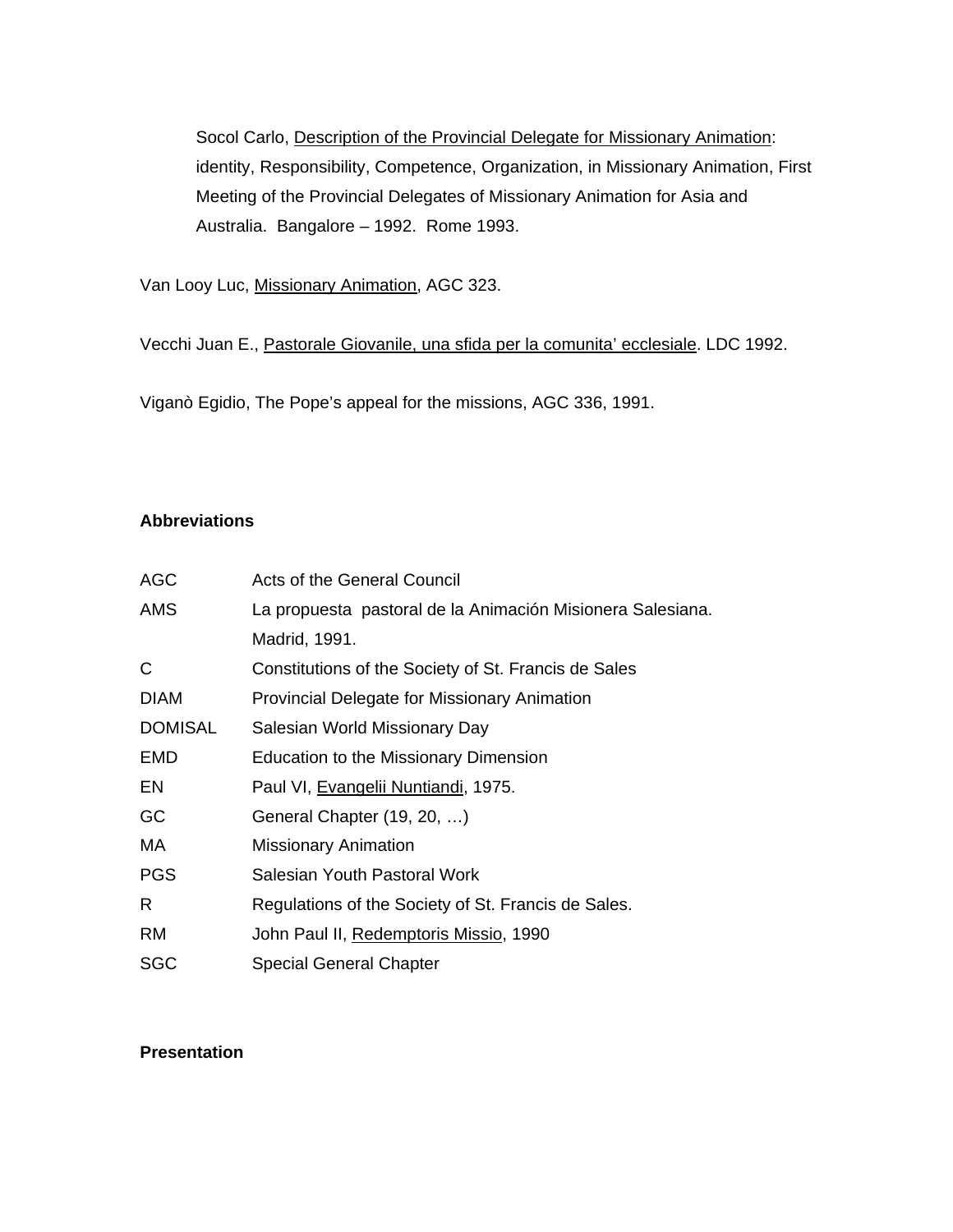Dear Fr. Provincial,

It gives me great pleasure to present the "Manual of the Provincial Delegate for Missionary Animation".

Missionary Animation has been a characteristic of our Congregation from its very beginning; commitment to the mission *ad gentes* is, in fact, an essential element of our charism.

In recent years the Congregation has deepened the missionary dimension of the charism and has been very incisive in its directives for the renewed commitments in spirituality, in the education of young people to the faith and in meeting the new appeals and urgent needs of the missions *ad gentes*.

This missionary concern has aroused among the confreres a vast movement of generosity, capable of opening up new frontiers, founding Churches and making the Salesian charism present in every culture.

The figure of the Provincial Delegate for Missionary Animation has come to the fore only recently as a result of the renewed missionary awareness of the Congregation and progressively more organic vision of the Educative and Pastoral Plan of the Provinces.

The complex reality of our Congregation has different rhythmic process from one country to another, and not all the provinces, though willing to be fully involved in the missions *ad gentes*, are yet aware of the ways and forms of global animation which are organic and complementary among themselves.

And so, Fr. Provincial, I encourage you to verify the presence of this missionary commitment in the Educative and Pastoral Project of your Province, to appoint the Delegate for Missionary animation, and to stimulate his collaboration with the Delegate for Youth Pastoral Work and with the other members of the youth pastoral team of the Salesian Family.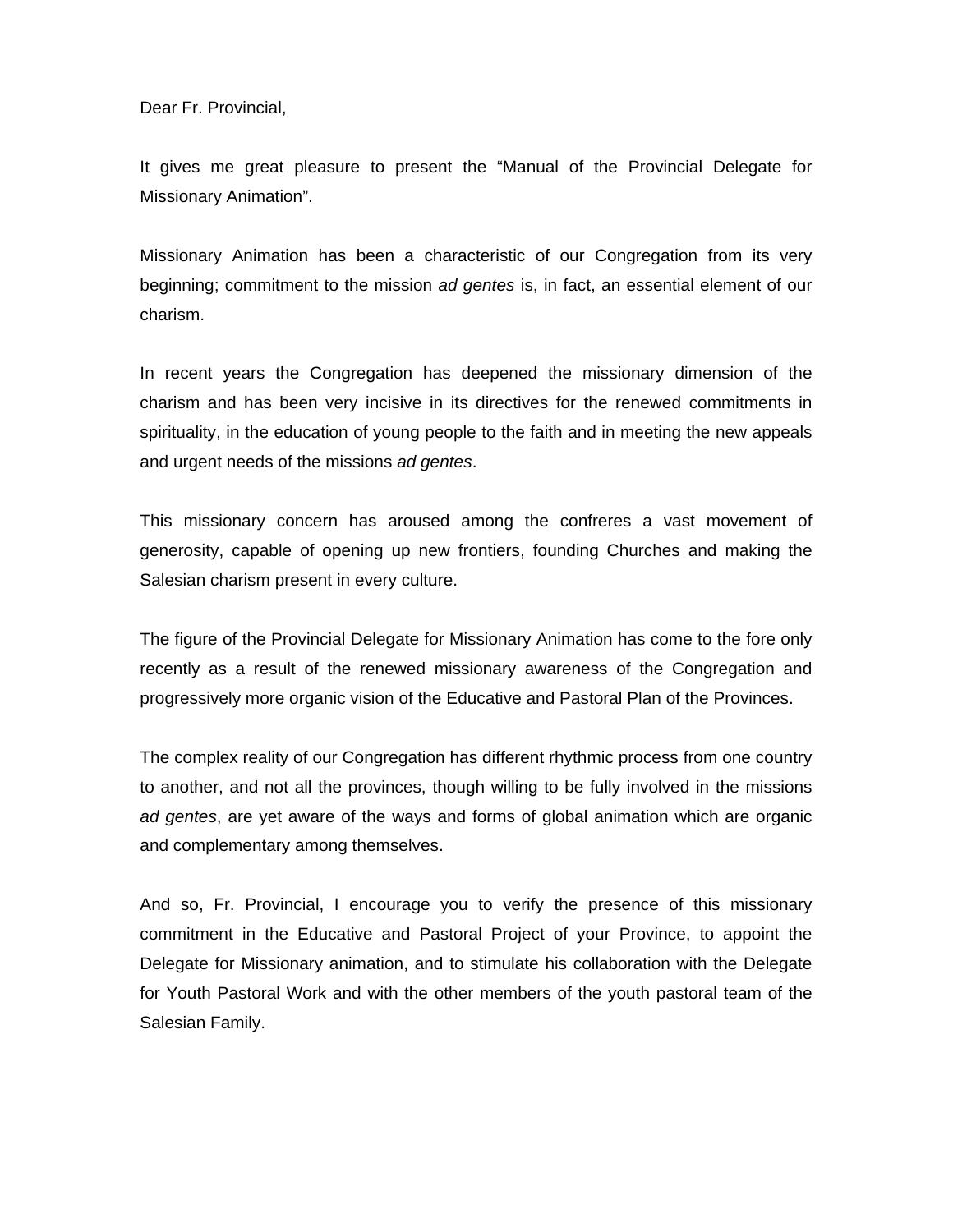I entrust this new *Manual* to your attention. It is the result of a long period of work and revision on the part of the General Council, groups of Provincials, meetings of Delegates in various Regions, and of the informal contributions of the other confreres.

Finally I invite you to encourage the Provincial Delegate for Missionary Animation, in the context of an organic vision of Salesian youth pastoral work, to do his utmost to *stir up among the young an enthusiasm for the faith which will transform them into credible witnesses and proclaimers of the Gospel.* 

> **Fr. Luciano Odorico**  *Councillor General for the Missions*

8<sup>th</sup> December 1997 Feast of the Immaculate Conception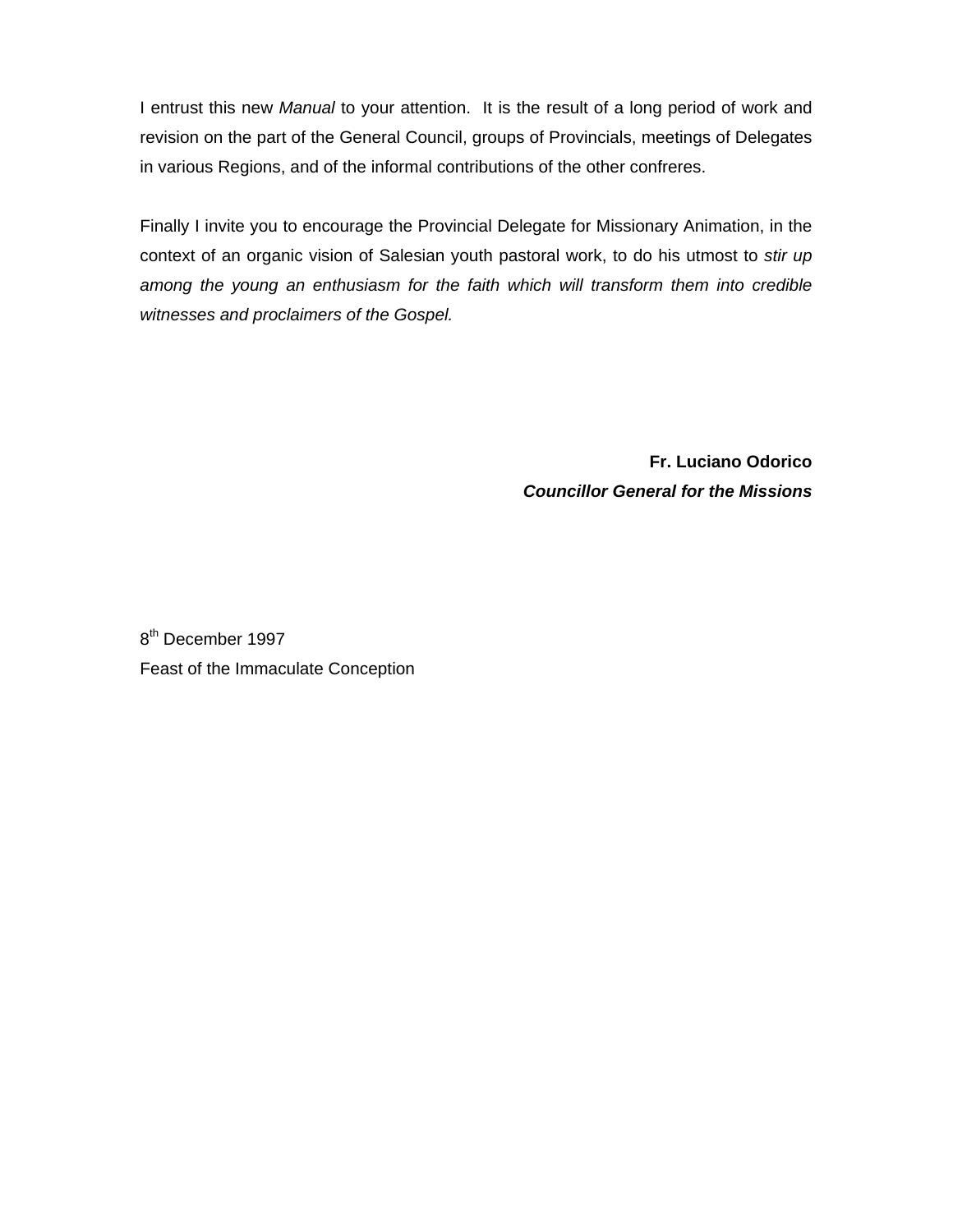# **I – GENESIS OF THE FIGURE OF THE PROVINCIAL DELEGATE FOR MISSIONARY ANIMATION**

*A brief history* 

The missionary character of our Congregation is already evident at the beginning of our Salesian history; the missionary ideal, in fact, was always prominent in Don Bosco's apostolic and educative activity.

- 1. In the hundred years of **salesian missionary tradition,** a great stimulus to missionary interest and enthusiasm has already been given by events and initiatives such as:
	- The annual missionary expeditions;
	- The frequent missionary dossiers of the Salesian Bulletin;
	- Letters of missionaries;
	- Fund-raising initiatives for the missions;
	- Visits of Major Superiors to apirantates, houses of formation, etc.;
	- Publications of various kinds with a missionary character: lives of missionaries, reviews, etc.
- 2. In recent decades, missionary animation has become progressively more prominent through **significant historic events** at the level of the church, the Congregation and society; in particular:
	- The conciliar shift of emphasis on ecclesiology;
	- The post-conciliar renewal of religious life;
	- The development of new missionary frontiers;
	- The growing awareness of the missionary dimensions of our charism;
	- A **change in mentality** of the provincial community through the progressive awareness of the common missionary vocation, leading to structures and forms of missionary animation, and to greater openness to a practical missionary reciprocity or twinning between Provinces which send and Provinces which receive;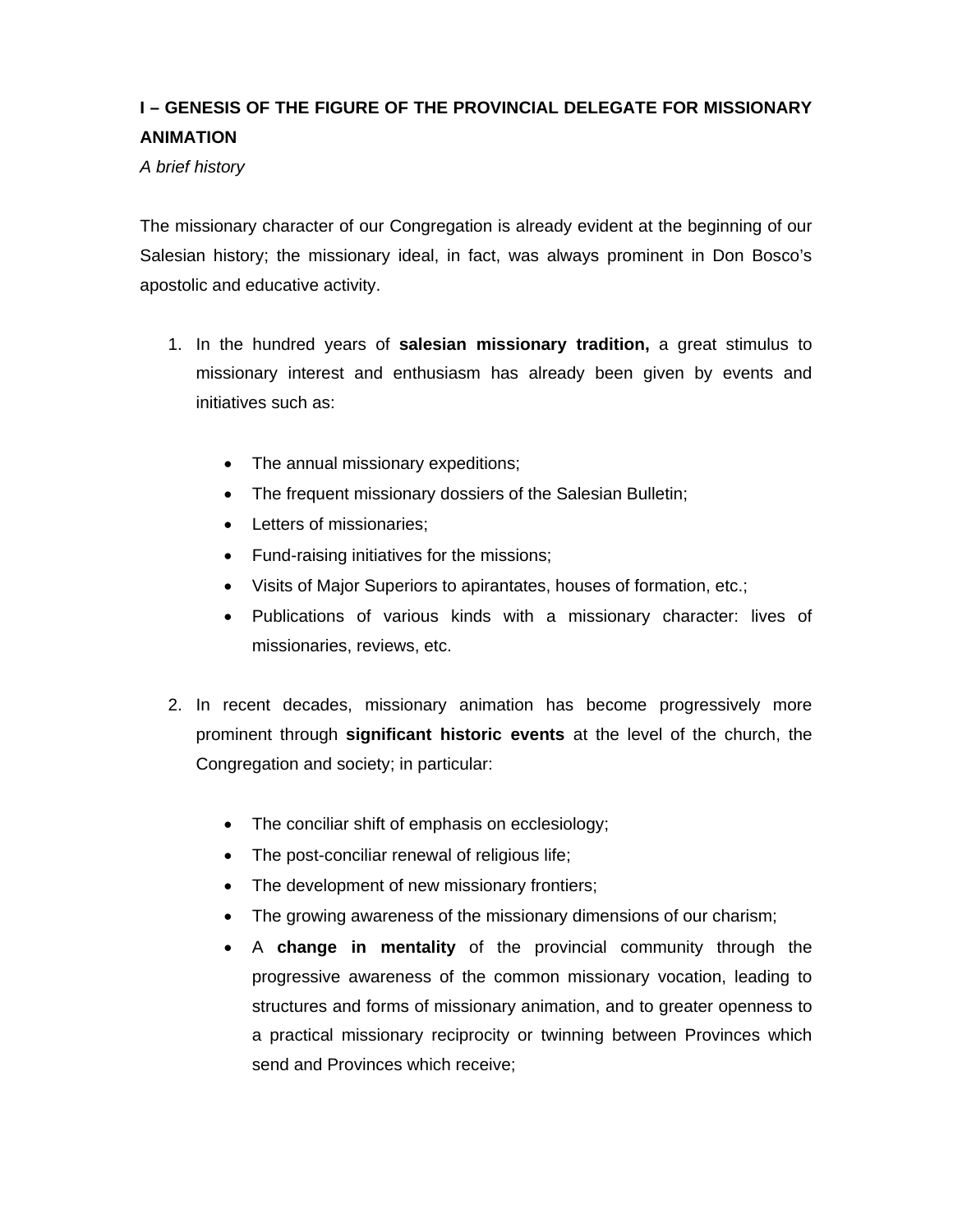- The emerging of new forms of commitment, like conscientious objection, the volunteer movement, education to a world outlook, etc.
- 3. **The General Chapters** after Vatican II have repeatedly emphasized the obligations of the Congregation in respect of the mission *ad gentes,* proposing forms and structures of missionary animation which make ever more evident the need for a Provincial Delegate for Missionary Animation (DIAM). We quote some of the more significant of them:
	- The celebration of the *Salesian Missions Day*, I *and the setting up of a*  Central Missionary Office at the service of Missionary Animation;<sup>1</sup>
	- Specification of the tasks of the *Councillor for the Missions*, e.g.: "to encourage, coordinate, and promote salesian missionary work at all levels"; $2$
	- The "norms at provincial level for the animation and coordination of missionary activity";<sup>3</sup>
	- The *missionary awareness* of the provincial and local communities and "the participation of the laity, especially those who are members of the Salesian Family, in direct missionary activity";  $4$
	- The increased salesian missionary literature available, especially through the work of the *Study Centre for the Salesian Missions*, and the *Salesian Historical Institute*;
	- The re-launching of attention to the missions, especially through *Projects Africa, East Asia and Eastern Europe*: these *projects* were set up and realized with the involvement of all the Provinces in the world, and through them has emerged an ecclesial line of missionary Animation dictated by ecclesial and congregational missionary reciprocity;
	- The production every year (since 1988) of a rich multimedial Missionary Dossier, edited by the Missions Dept., at the service of missionary animation at provincial and local level throughout the Congregation.

<sup>&</sup>lt;sup>1</sup> Cf. GC19, pp. 179-180.

 $2$  SGC 478.

 $3$  R 18.

<sup>4</sup> GC21 146-147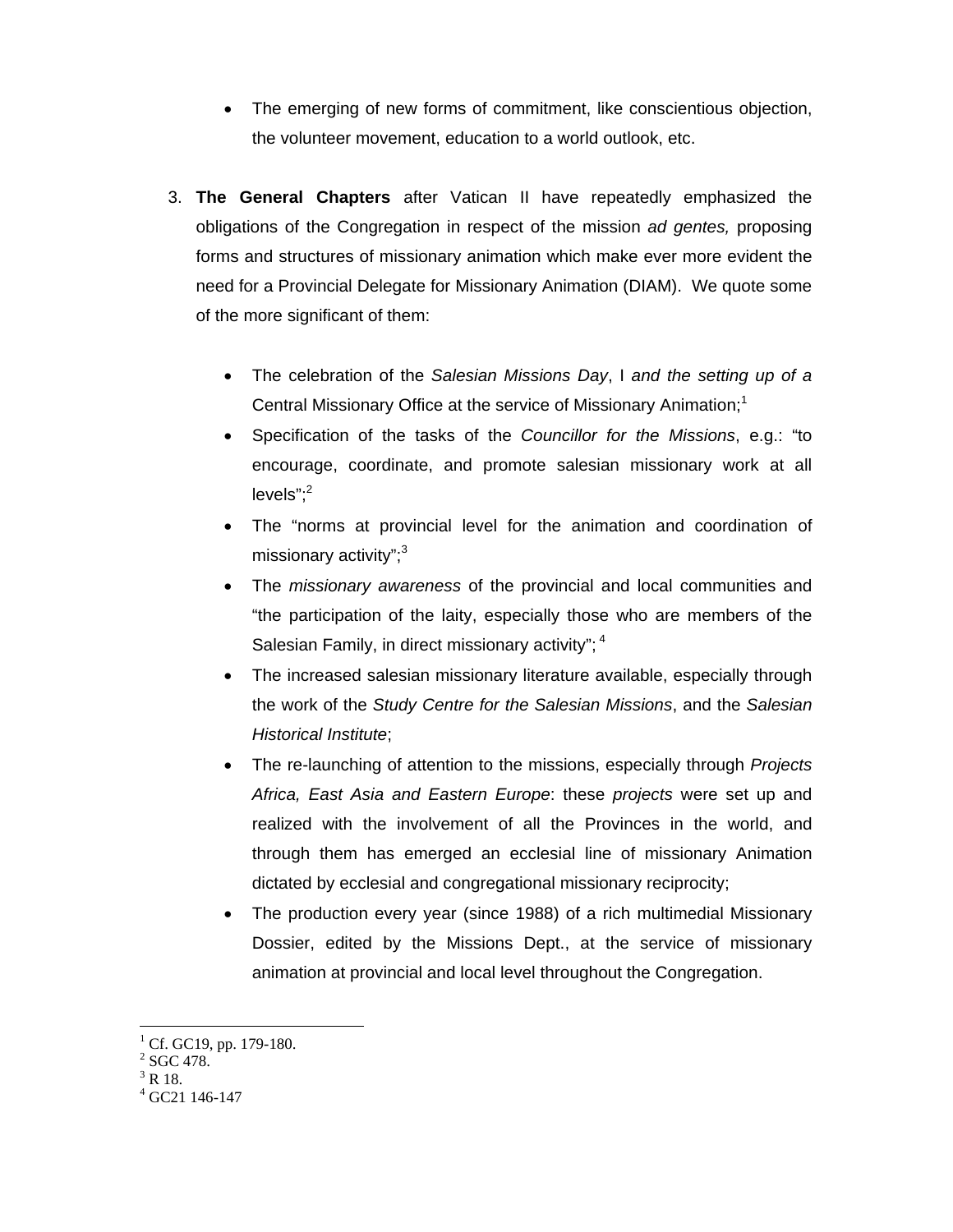#### **4. The Provincial Delegate for Missionary Animation**

#### **– The proposal of a Provincial Delegate for Missionary Animation**

Speaking of Project Africa, Fr. E. Viganò once said: *"I call on all confreres, especially Provincials and Provincial Delegates, to be intelligent and constant animators of various groups of the Salesian Family in this new missionary venture"*. 5

And the then Councillor for Missions, Fr. Luc Van Looy (1984 – 1990) proposed: *"To coordinate the different sectors of the province in what concerns missionary activity, and to sensitize adequately the confreres and the young people in the same field, the Provincial chooses an able and suitable confrere as provincial delegate"*. 6

#### **– The Provincial's Manual**

The first official reference to a provincial delegate for missionary animation occurs in the *Provincial's Manual* which states:

It is the task of every Provincial to promote missionary spirit and commitment.<sup>7</sup> He will do this by "laying down with his council norms for the animation and coordination of missionary activity".<sup>8</sup>

"**The service of a delegate**, coordinated in his work with the provincial commissions for *youth pastoral* work and for *formation*, and in collaboration with the other groups of the *Salesian Family*, can render this task more extensive and fruitful".<sup>9</sup>

<sup>&</sup>lt;sup>5</sup> AGC 297, p.25.

 $6$  AGC 323, p.48.

<sup>7</sup> L'Ispettore Salesiano. *Un ministero per l'animazione e il governo della Comunita' Ispettoriale*, Rome, 1987, n.207.

 $8$  R 18.

<sup>&</sup>lt;sup>9</sup> L'Ispettore Salesiano. N. 207.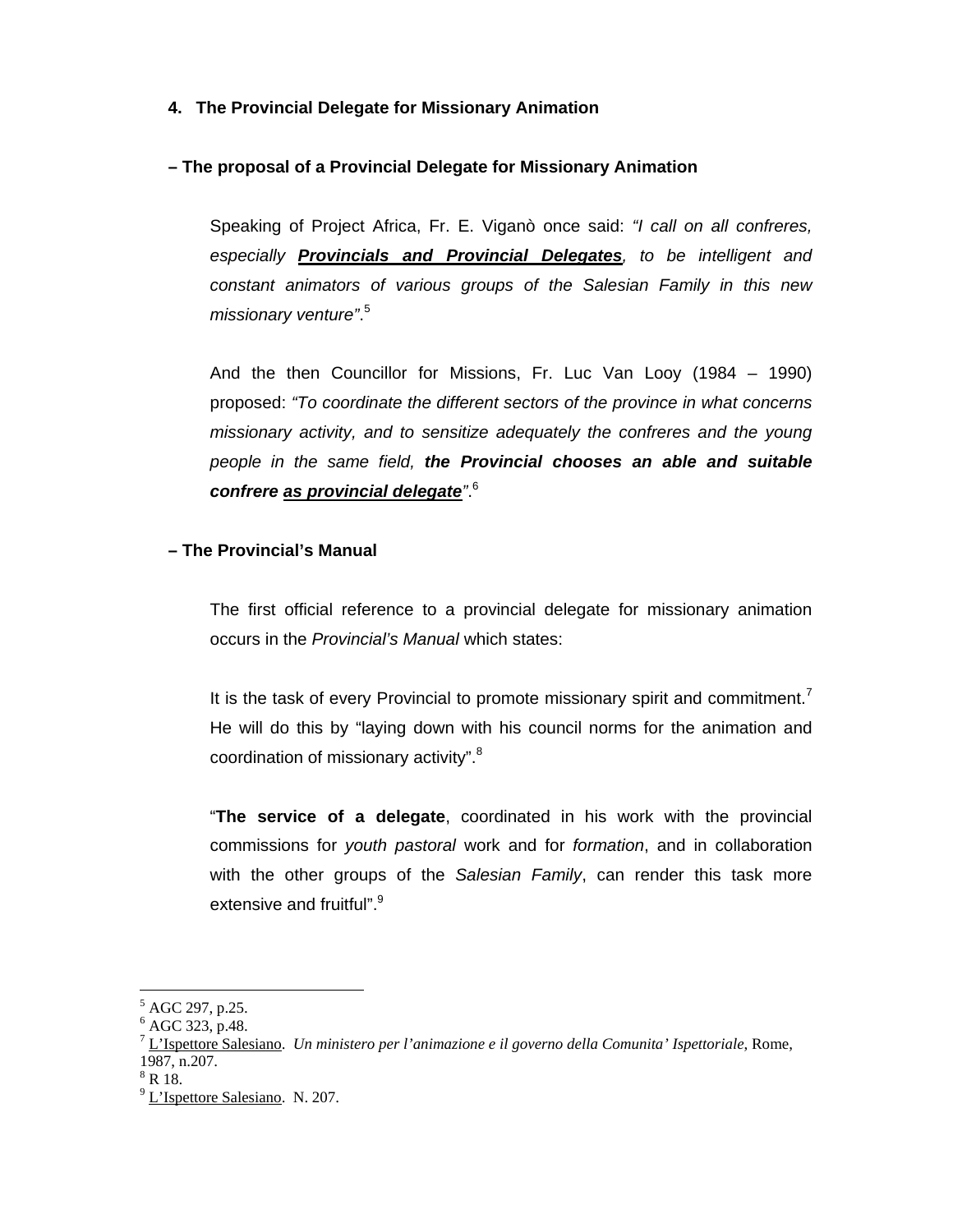Missionary animation, however, still seems to lack incisiveness. A greater commitment is shown, in fact, in the Provinces where there exists an *effective overall animation*, thanks to the coordination given by the Delegate for Missionary Animation within the *team for youth pastoral work*. 10

• The Encyclical "Redemptoris Missio".

 $\overline{a}$  $10$  A great impulse to Missionary Animation and to the Figure of the DIAM has come in recent years from documents and initiatives like

<sup>•</sup> The letter of Fr. Viganò, the Appeal of the Pope for the Missions (AGC 336).

The meetings of the DIAMs in recent years: *Rome 1987, Hua-Hin 1989; Madrid 1989; Lima 1991; Brussels 1991; Bangalore 1992; Rome 1994; Belo Horizonte 1995.*

La propuesta pastoral de la Animación Misionera Salesiana. Madrid, 1991.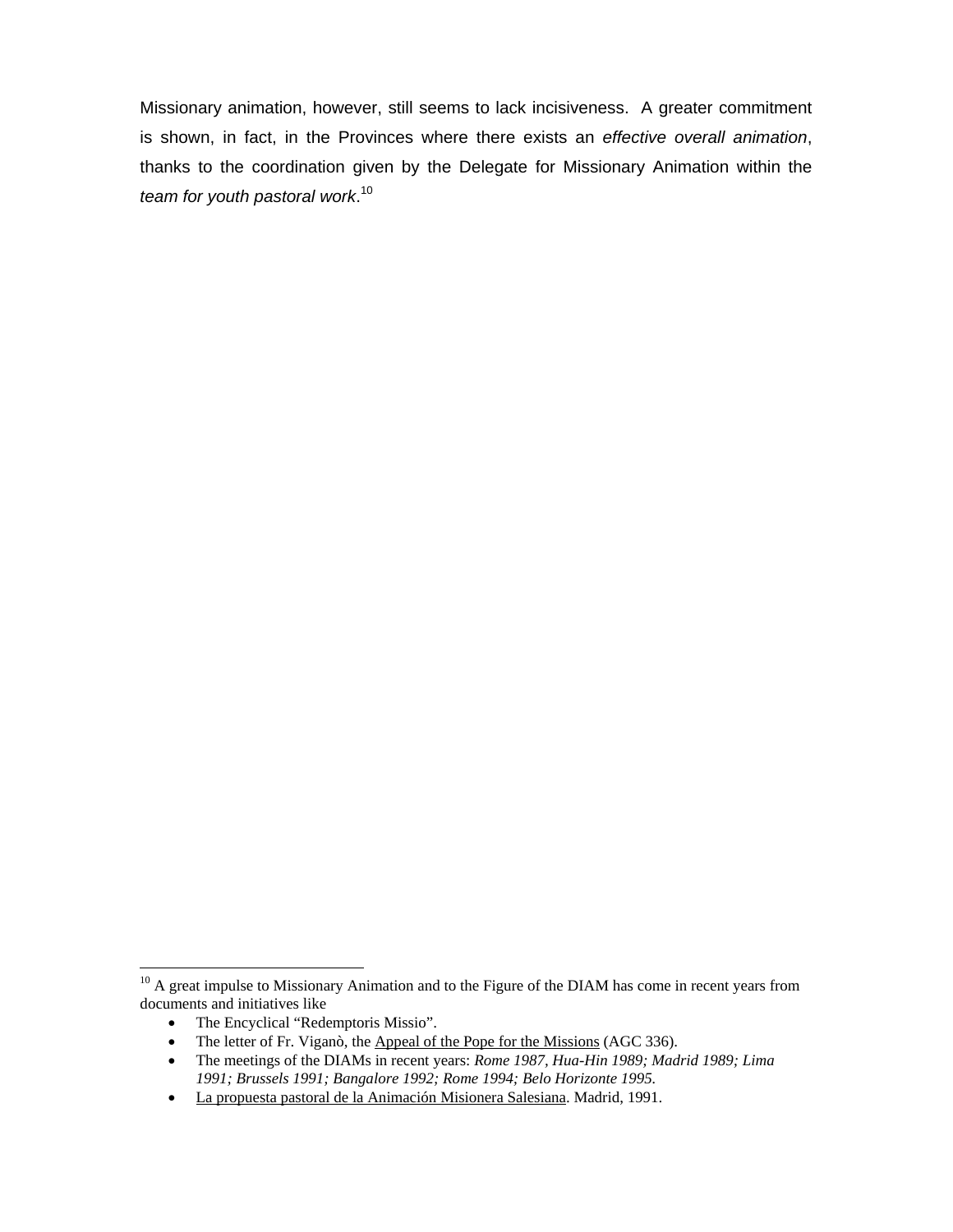#### **II – SALESIAN MISSIONARY ANIMATION**

"The Church is missionary by its very nature, for Christ's mandate is not something contingent or external, but reaches the very heart of the Church. It follows that the universal Church and each individual church is sent forth to the nations".11

 The globalization of the mission obliges every Christian to fulfil his commitment to evangelization. Missionary pressure, in fact, is not confined ad intra or ad extra, nor is it circumscribed in geographical positions, religious situations or cultural contexts. "Every Christian wherever he may be or work is sent into the world to proclaim the Gospel to those in his neighbourhood".<sup>12</sup>

The salesian vocation places us at the heart of the Church. From the beginning, Don Bosco wanted us to be deeply committed to the missions *ad gentes* and has passed on to the whole Salesian Family the missionary ideal as a *constituent element of his spiritual and apostolic patrimony*. As Salesians, "we recognise in missionary work an essential element of our Congregation".<sup>13</sup>

 The missionary dimension, as well as being an essential part of the charismatic legacy of the Founder, "has been and still is an indispensable element of novelty and enthusiasm in the mission and in the life of many confreres. It truly represents the outpost of the salesian mission and the most authentic expression of the salesian youth spirituality".<sup>14</sup>

 $11$  RM 62; Mk 16, 15; 1 Tim 2, 4-5; RM 1.

<sup>&</sup>lt;sup>12</sup> Vecchi J.E., Pastorale giovanile. Una sfida per la comunita ecclesiale. Turin, LDC 1992, p.293. Cf. RM 33.

 $^{13}$  C 30.

<sup>&</sup>lt;sup>14</sup> Odorico L., Program of the Missions Department, Period 1996 – 2002, p.2.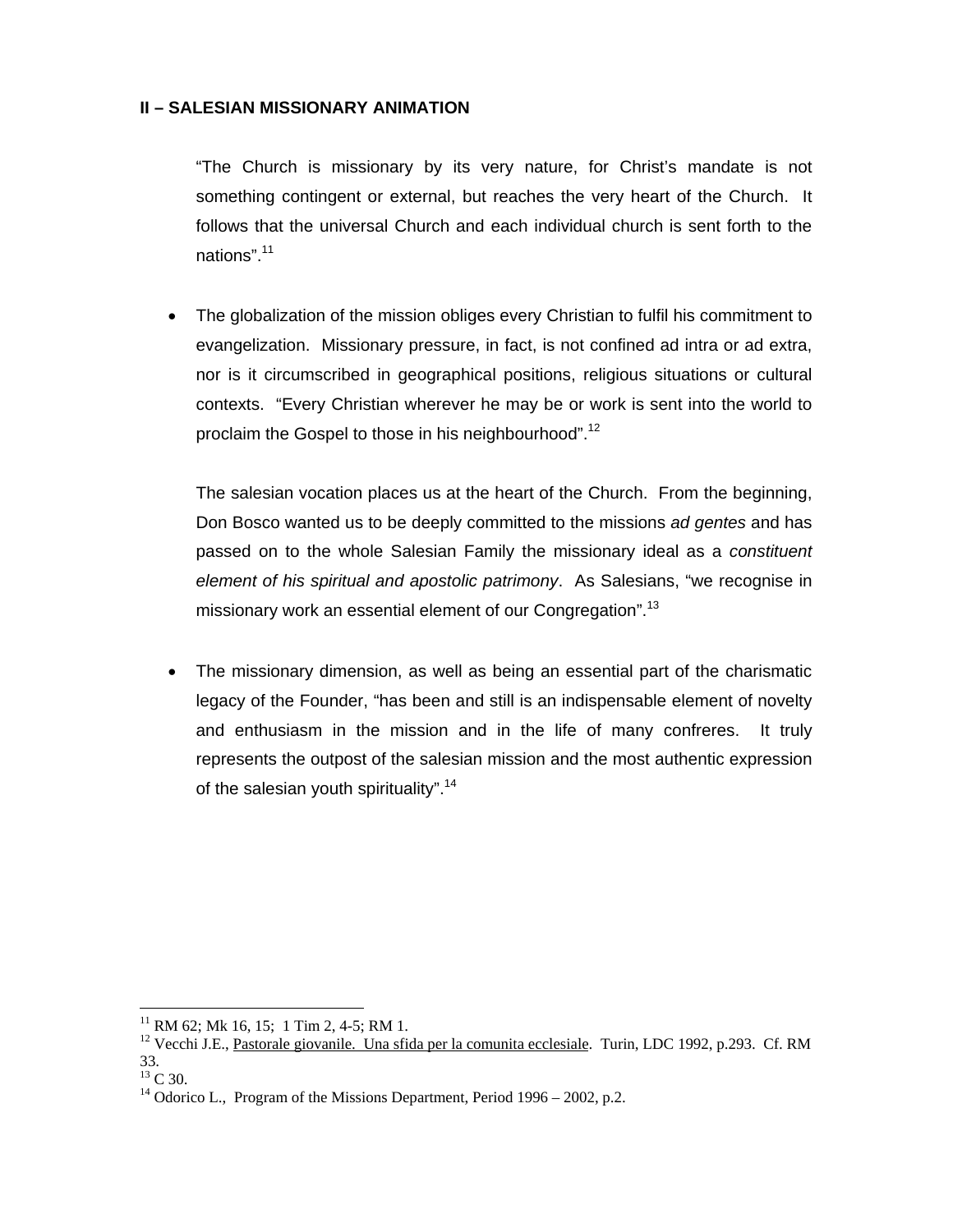#### **1. Missionary animation**

By missionary animation, we mean:

Every activity carried out to create and keep alive in the Church the awareness of being sent to proclaim Jesus Christ to all peoples, and to stir up in Christians the need to bear witness to him with generosity even to the giving up of one's life.

More specifically, **missionary animation**:

 Fosters the ensemble of activities carried out by the Church primarily to proclaim the Gospel "to those who do not yet know Christ, the redeemer of mankind",<sup>15</sup> to take up the challenge of the new evangelization and make oneself an authoritative participant in ecumenical and interreligious dialogue.<sup>16</sup>

It is therefore crystal clear that the first and defining quality of all evangelization is the specifically missionary activity of the first proclamation. "Without the mission ad gentes, the Church's very missionary dimension would be deprived of its essential meaning and of the very activity that exemplifies it";<sup>17</sup>

 Is important because while avoiding reductive imagery, it is more attentive to everything that constitutes its foundation, ability for planning and pastoral creativity, complementary and cooperation between Churches, attention to the great social and religious changes taking place at the present day, emerging cultures, etc.;<sup>18</sup>

 $\overline{a}$  $15$  RM 31.

<sup>&</sup>lt;sup>16</sup> Cfr. Odorico L., Missionary Animation according to the Encyclical "Redemptoris Missio", in Missionary Animation, *First Meeting of the Provincial Delegates of Missionary Animation for Asia and Australia. Bangalore – 1992.* Rome, 1993. 17 RM 34; cf Viganò E, o.c., 19.

<sup>18</sup> Cf. RM 83; Viganò E, o.c., 20.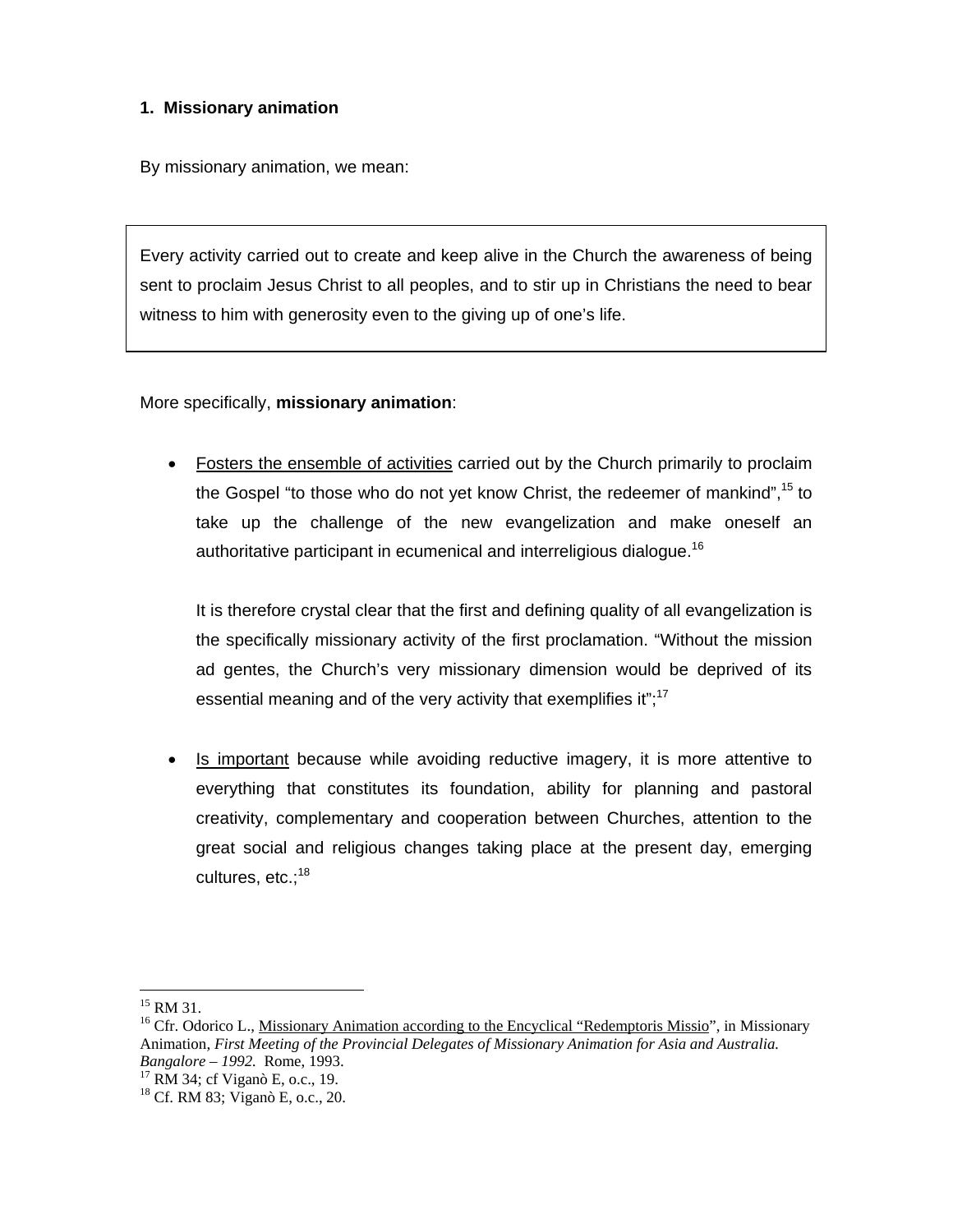#### • Highlights:

- o the priority of the first evangelization, the implanting of the Church;
- o the universal dimension of the Church, and the involvement of all Christians in its mission of salvation;
- o missionary commitment in territories of the old and great religions, among ethnic minorities, in new frontier zones and new areopagi;<sup>19</sup>
- o Christian life which must be totally permeated by the Spirit of Jesus, so as to bring forth fruit in abundance for the spreading of the Gospel: $20$
- $\circ$  the commitment to catechesis for the new evangelization, giving priority to the processes of the catechumenate;
- $\circ$  a global vision of the mission of the Church in its contents, methods, and practical interventions.

#### **2. Missionary animation in its anthropological and theological dimension**

It may be opportune to emphasize some fundamental points which are at the basis of all missionary animation.<sup>21</sup>

#### **2.1 – Anthropological foundation**

- The human person is subjectively open to the others, understood as having a personal and communal responsibility as regards the needs of others. This orients his existence to:
	- o The understanding of himself as part of a whole;
	- o The opening of himself to universal horizons and interests;
	- o Personal and communal involvement in the needs and problems of the world.

<sup>&</sup>lt;sup>19</sup> Cf. Odorico L., La prassi missionaria secondo la trazizione carismatica salesiana. Rome, Missions Dept., 1997, p.7.

<sup>20</sup> Cf. Jn 15,5: RM 77.

<sup>&</sup>lt;sup>21</sup> Cfr. Odorico L., Missionary Animation according to the Encylical "Redemptoris Missio", in Missionary Animation, o.c., 22-26.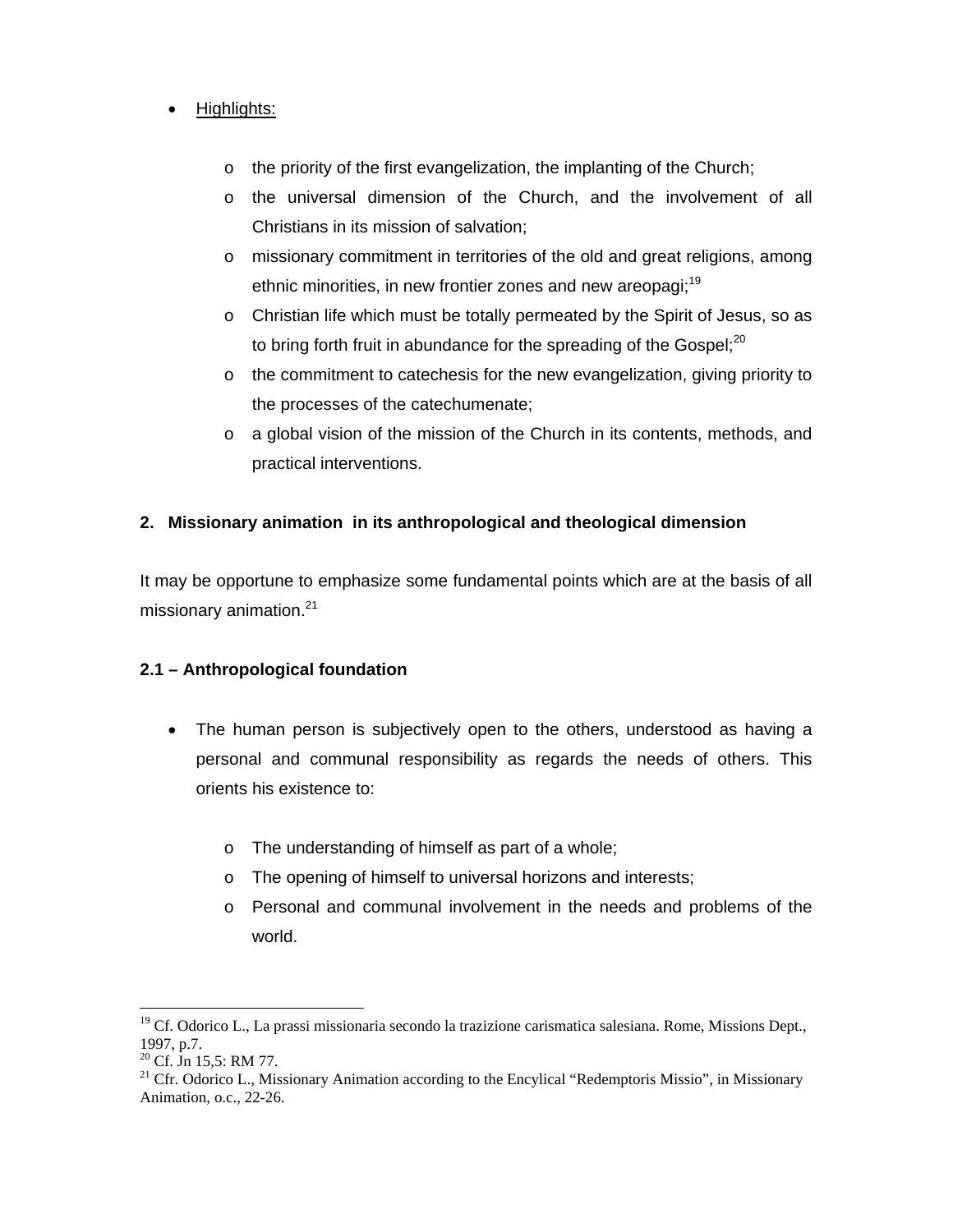- Human maturity is revealed when the person attains self-realization together with others and is able to give practical responses to situations of need. Selfacceptance generally leads to the acceptance of others as welcome guests in his own existence, to an esteem for their values and to an understanding of their limitations.
- The sense of belonging in the hearth of man the ability for empathy with others, for living in communion and sharing, even to the embracing of a simple and sober life-style and to the assuming of attitudes in which being counts more than having, and giving brings greater joy and receiving.

The person's horizon does not stop at history. Man's ability to accept his own death so that others may live leads him to open himself to the Absolute Value. Hence the anthropological dimension leads spontaneously to the search for sense and definitive truth, and this in turn leads to his need for involvement in the searching for faith. $^{22}$ 

#### **2.2 – Christian foundation**

- There is no doubt about the fact that the point of reference for contents and the modern for inspiration of Missionary Animation is Christ himself.<sup>23</sup>
- This absolute relationship to Christ is due to the fact that he is *the definitive revealer* of the Father's plan of salvation, that he is with the Father, and that he is the divine reality become part of human history. $24$
- He not only tells us of the intimate divine life but communicates it to us in and through himself: his whole person, his message, and *especially his paschal mystery* lead us to the Father.

 $22$  Cf. EMD, pp. 12-13. 24-25.

<sup>&</sup>lt;sup>23</sup> Cf. RM 88.

 $24$  Cf. Acts 4, 10, 12.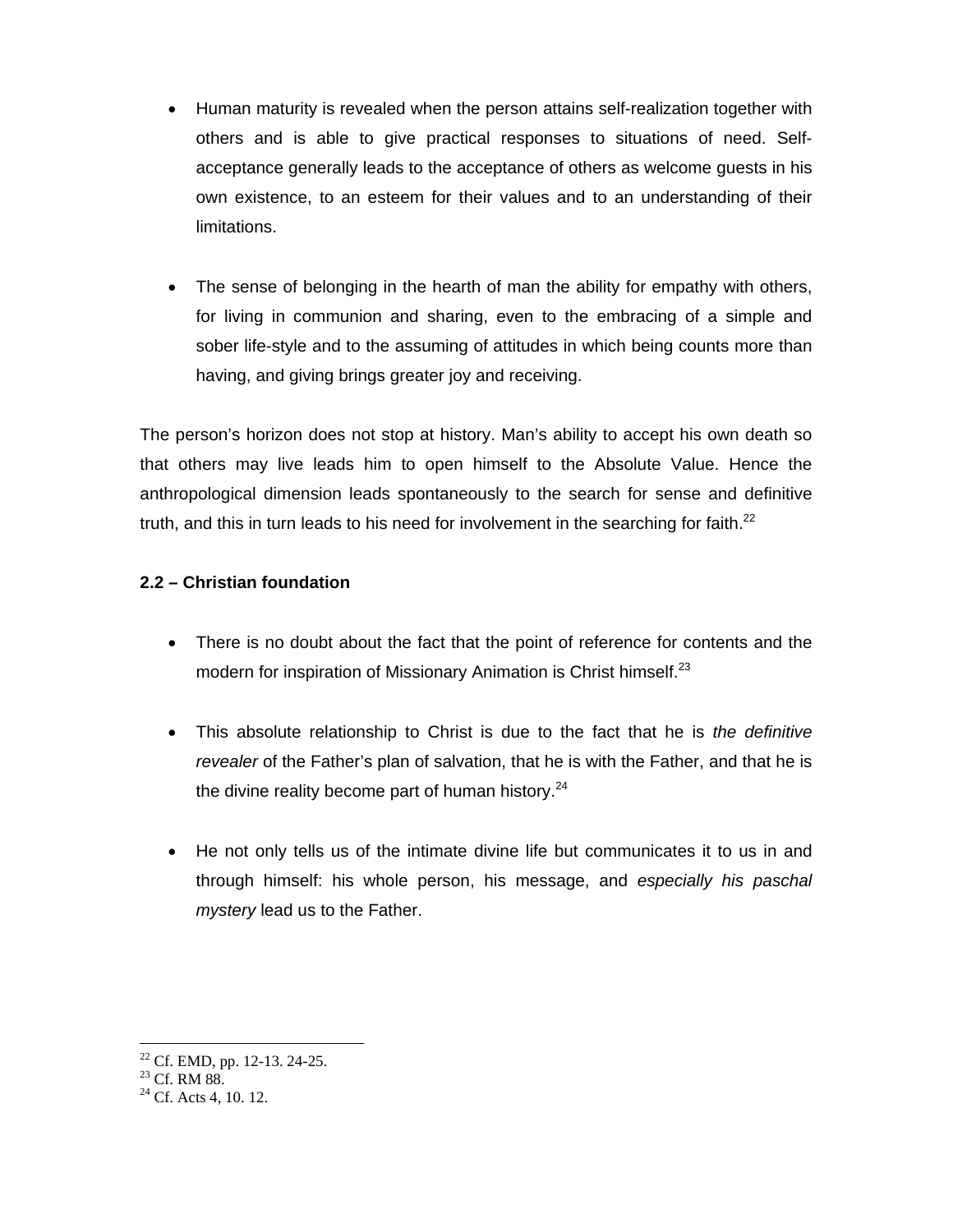Jesus Christ is the first missionary, the missionary par excellence, because he is *the unique Mediator*: his life is the message of salvation, and his words and deeds are the instruments of animation for the meeting between God and men.<sup>25</sup>

#### **– Pneumatological foundation**

- *The unique mission* carried through by Jesus Christ once and for all is animated and accompanies in the Church's history by the Holy Spirit. $26$
- The Holy Spirit is, in fact, the Spirit of Jesus Christ; he is the Spirit who proceeds from the Father and the Son; the Spirit who animates, inspires, gives new strength, opens to innovation, and provides an *urge towards new frontiers*, especially frontiers *ad gentes*.
- Even from an etymological standpoint *spirit and animation* are synonymous and indicate an action that transforms from within.
- In the history of the Church, missionary expansion and hence Missionary Animation which is inseparably united with it – has always been attributed to the action of the Holy Spirit.<sup>27</sup>
- The pneumatological dimension is **the source of missionary spirituality.** The Holy Spirit in fact represents:
	- o the surprise of the missionary call;
	- o the grace and courage to proclaim the kerygma, despite problems and difficulties in doing so;
	- o the security of perseverance in the evangelizing enterprise;
	- o enthusiasm in the face of the challenge of the new evangelization.<sup>28</sup>

 $25$  Cf. 1 Tim 2, 5-7.

<sup>&</sup>lt;sup>26</sup> Cf. Rm 24; Acts 1,8; 2,17-18.

<sup>27</sup> Cf. RM 21.

<sup>28</sup> Cf. RM 87.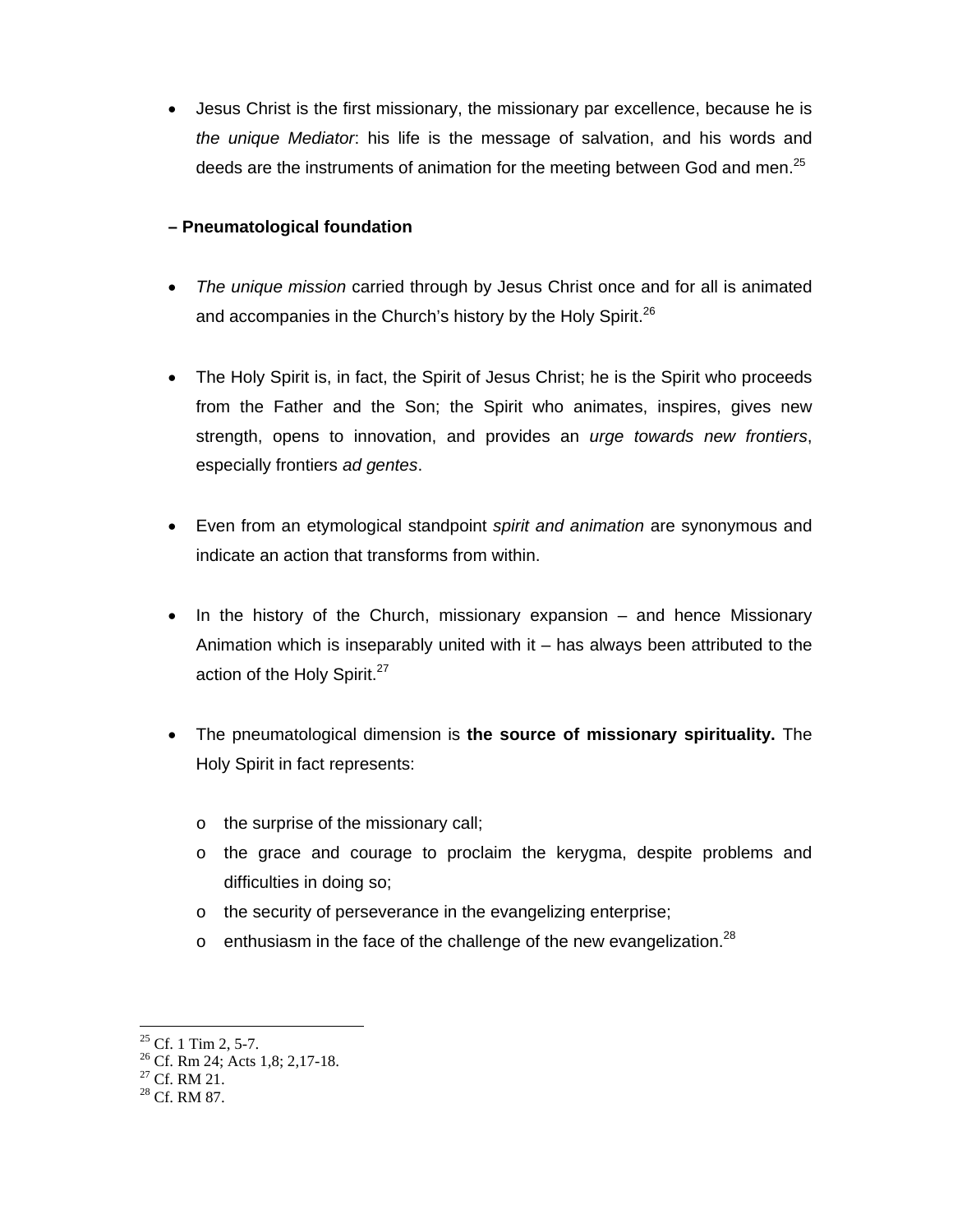#### **– Ecclesiological foundation**

- The church is the sign and sacrament of Christ in history. It is the result of Jesus' missionary activity, and is *animated and constantly urged towards missionary*  expansion by the sanctifying action of the Spirit.<sup>29</sup>
- The purpose of its existence is the salvific mission, because it is *essentially that of a community sent for the salvation of all*. The Encyclical RM says explicitly that the mission reveals the most intimate nature of the Church.<sup>30</sup> In consequence, Missionary Animation is the instrument of its pastoral enthusiasm and its spirituality.
- The Church has always emphasized, through 20 centuries of history, its *essential missionary dimension*, both in the territory of each particular Church and in missionary territory *ad gentes*. 31 It has made Missionary Animation the dimension of all the various components of its activities *for human advancement, for evangelization, and for the implanting of Churches*.
- Through Missionary Animation the Church has lived the enriching reality of *missionary reciprocity* among the different particular Churches. The reciprocity is in its turn the instrument of communion of the universal Church.
- Intimately connected with the ecclesiological foundation is **the Marian dimension of missionary animation**: after Christ's ascension, in fact, the apostles – as the first nucleus of the Church – gathered together in the cenacle "with Mary, the Mother of Jesus", $32$  to implore the Spirit and obtain courage and strength to carry out the missionary mandate. $^{33}$
- Mary, therefore, is the model of the maternal love, by which must be animated all the Church's apostles who cooperate in the regeneration and salvation of
- 29 Cf. RM 28.

<sup>30</sup> Cf. RM 9. 18. 20. 26.

<sup>&</sup>lt;sup>31</sup> Cf. RM 33.

<sup>32</sup> Acts 1, 14.

<sup>33</sup> Cf. RM 92.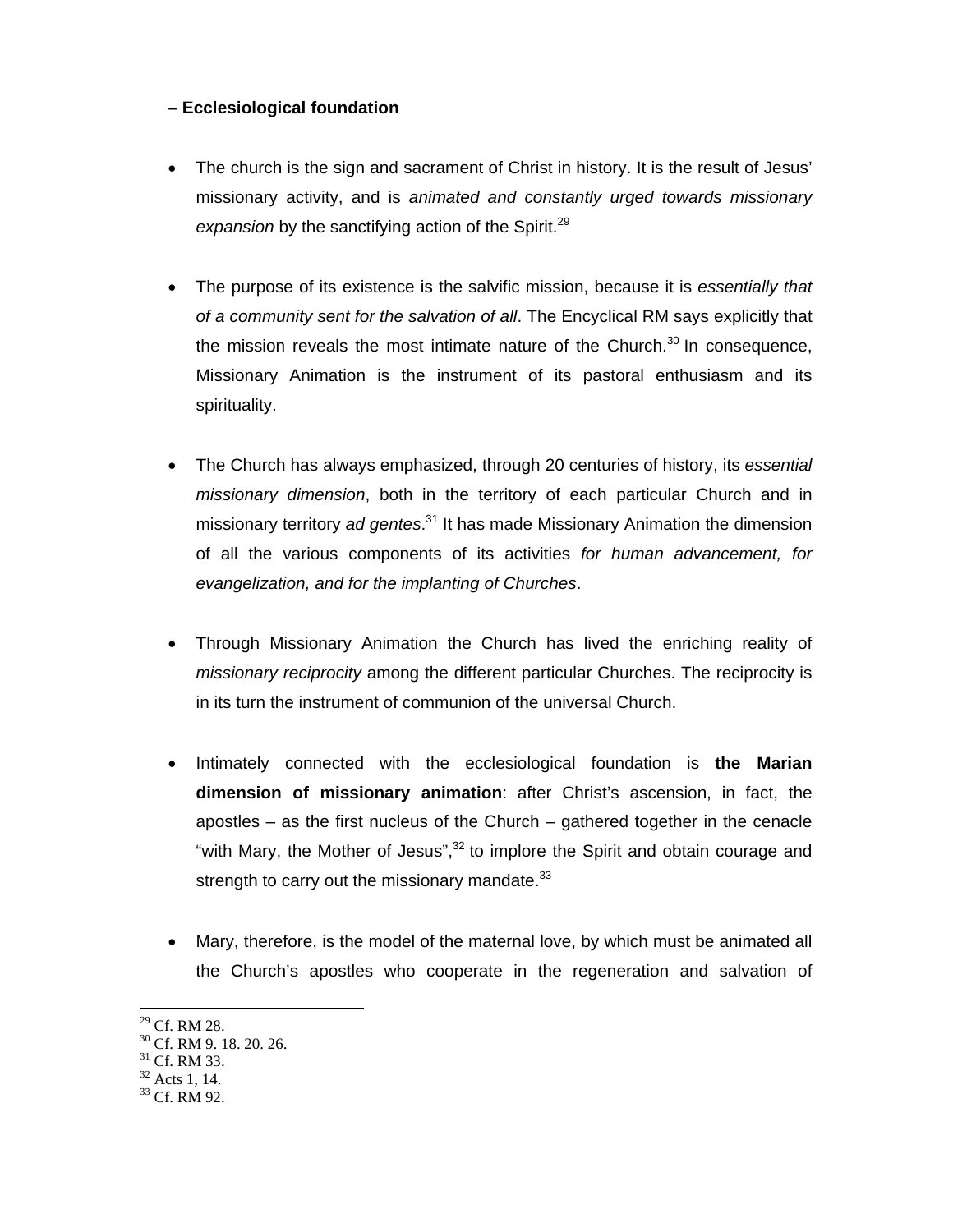humanity.34 Mary's spiritual pilgrimage, which began with her unconditional *fiat* if adherence to Jesus' mission and culminated in her martyr-like fidelity of the Cross, is the paradigm of the missionary animator and apostle.

#### **3. Salesian Missionary Animation**

# **3.1 - Salesian Missionary Animation in the Educative and Pastoral Community EPC<sup>35</sup>**

The missionary dimension is a constituent and essential part of our being baptized and being Church. Hence every community is called to become missionary i.e. to make of the mission the reason for its existence and work. $36$ 

Being a "missionary community" means, in the first place, putting oneself in a state of conversion and mission, ready to be "visited by the Gospel and open to the universality of the Church".<sup>37</sup>

The salesian charism is explicitly missionary, specifically when it declares its option for *the young and the poor who have the greatest need of love and evangelization, for young workers and the working classes, and missionary activity among peoples not yet evangelized*. 38

"The salesian missionary style is characterized by amiability, joy, availability, creativity, enthusiasm and unlimited work. In some cases salesian missionaries have courageously faced even the test of martyrdom".<sup>39</sup>

The implications of these premises urge every educative and pastoral community to:

<sup>34</sup> Cf. Viganò E., o.c.38.

<sup>&</sup>lt;sup>35</sup> Cf. Vecchi J.E., The educative and pastoral community. SDB, Rome. 1981. <sup>36</sup> Cf. GC23, 217.

<sup>37</sup> EMD, p.47.

<sup>38</sup> Cf. C 26. 27. 29. 30.

<sup>&</sup>lt;sup>39</sup> Cf. Odorico L., La prassi missionaria secondo la tradizione carismatica salesiana. Rome, Missions Dept. Missioni, 1997, p.9.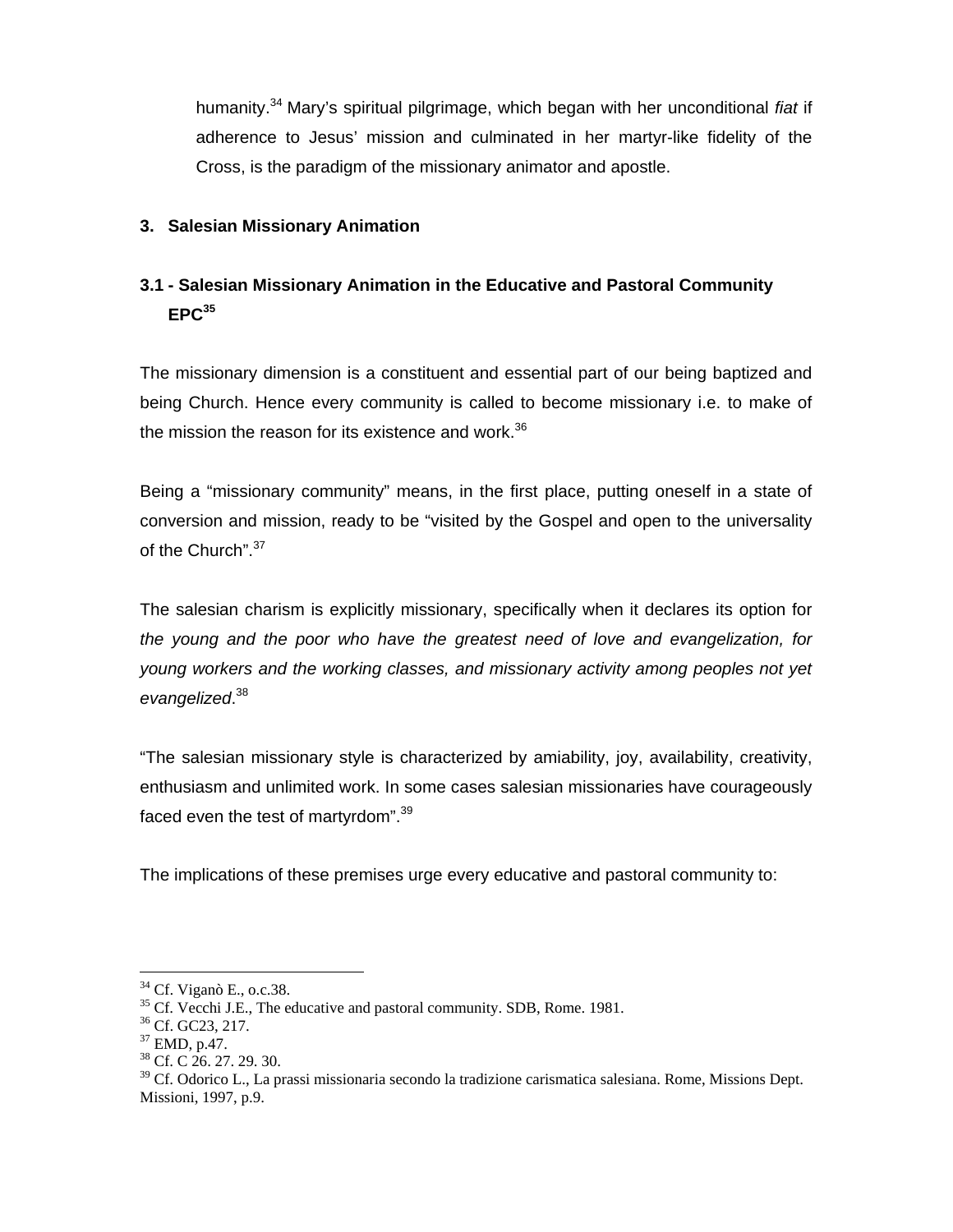- Acquire a broader vision of the Universal Church, to the point when "*distant problem is our problem too, for solidarity has no geographical limits and neither does responsibility*".40
- Feel again the inspiration of a true and enthusiastic missionary animation, able to raise up a renewed commitment on the part of all for the most neglected and those farthest away, to the ultimate consequence of the *sequela Christi*;
- Break down prejudice and grow in the understanding and acceptance of persons of different origins, race, financial levels and religious faith, by the study of their cultures and by learning to engage in ecumenical and interreligious dialogue;
- Seek the collaboration of lay people, by virtue of the common baptism, in *involvement and shared responsibility*<sup>41</sup> for the mission *ad gentes*, to the extent of rousing a generous response in volunteer work and missionary vocations;
- Make use of the missions as a school for education to evangelical radicality, to holiness and optimism, and to the joy of fulfilling a mission desired by God.

An educative community animated by a missionary spirit is one which feels its responsibility for the Church's mission, which engages in patient evangelization, which is happy to become enriched with the virtues of others and open itself to the needs of all, overcoming the facile temptation to limit the missionary horizon to one's own particular mission.

#### **3.2 – Salesian Missionary Animation in Youth Pastoral Work**

**Missionary animation is an integral part of salesian pastoral work for the young**, and hence an essential element in all parts of the salesian educative and pastoral project (PEPS).

<sup>&</sup>lt;sup>40</sup> Vecchi J.E., <u>Pastorale giovanile. Una sfide per la comunità ecclesiale</u>. Turin, LDC 1992, p.229. <sup>41</sup> Cf. GC24, 180; and index under 'evangelization' and 'mission'.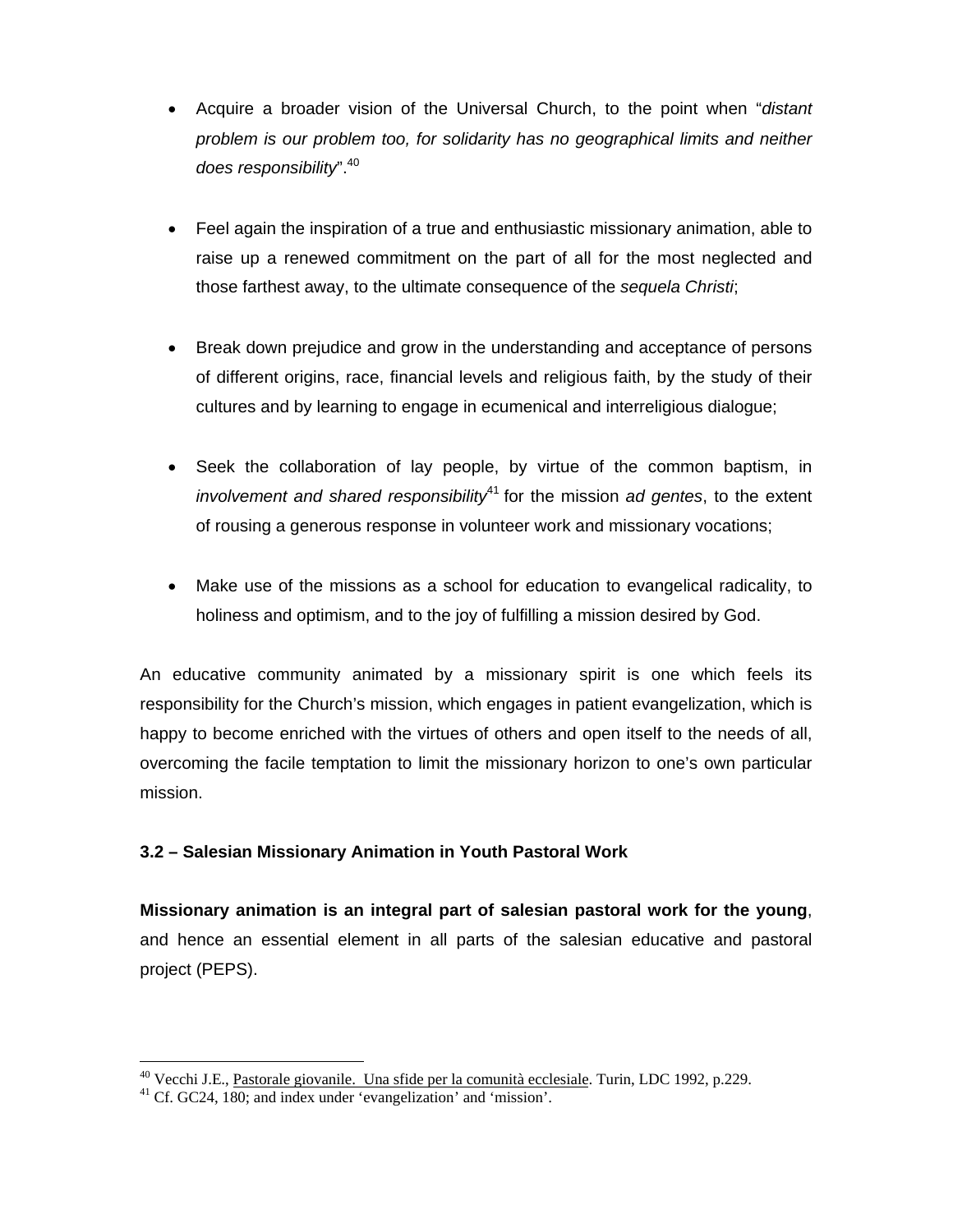- It *pervades* and *gives dynamism* to youth pastoral work, bringing in confreres, youth groups and members of the Salesian Family.
- In communion with youth pastoral work, it must be present in the overall educative and pastoral project:
	- $\circ$  in the contents, concentrating decisively on the commitment to first evangelization;
	- o in style, encouraging openness to a 'universal Church" mentality, quality of interreligious and ecumenical dialogue, and availability for practical solidarity;
	- $\circ$  in choosing those to whim we direct our work, renewing the decisive option for poor and needy youth.<sup>42</sup>
- A well targeted missionary animation
	- o accentuates in youth pastoral work the priority of first evangelization through *the witness of life, the explicit proclamation of Jesus Christ, and the sense of the universality of the Church*; 43
	- o mobilizes all the educative and pastoral features typical of our charism in their support of the work of "patient evangelization and foundation of the Church": $44$
	- o enhances youth pastoral work by giving it a horizon, an objective and a special sensitivity for the universal dimension of ecclesial praxis:
	- o illumines the process of education to the faith and of introduction to salesian youth spirituality through the setting of goals, objectives, attitudes and missionary experiences capable of leading young people back to the roots of the faith, and bringing them to see the significance and joy of self-giving for others; $45$

 $42$  Cf. VIS, Camminare insiema, 1993, 4.

 $43$  Cf. AMS p.14; EN 80.

<sup>44</sup> Cf. C 30.

<sup>45</sup> Cf. EMD ch.2 & 3, pp. 22-41.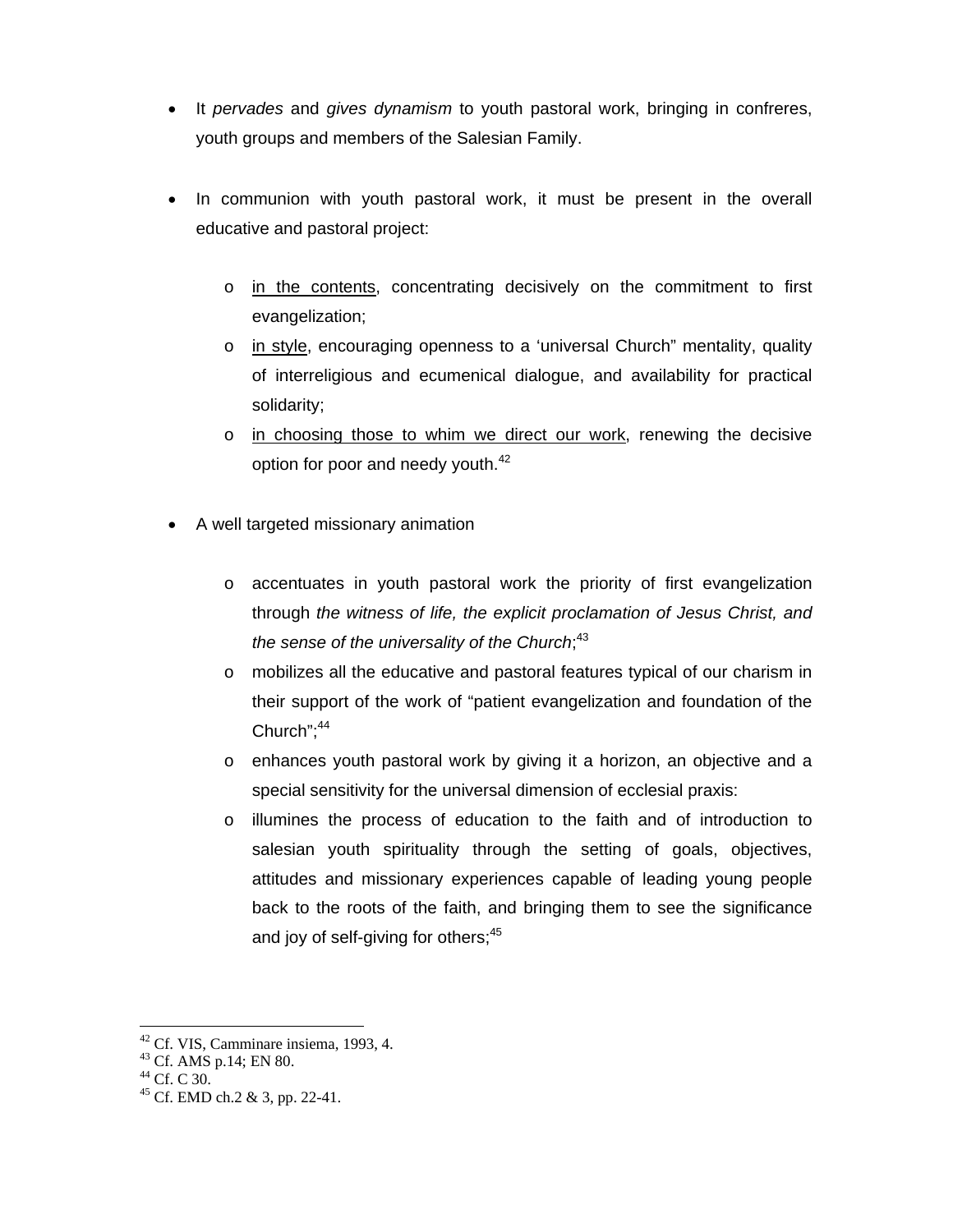- $\circ$  opens the hearts of the young and of communities to the great problems of humanity, and develops in them the capacity for dialogue with other cultures, religions, and groups belonging to ethnic minorities;<sup>46</sup>
- o Stirs up in the young enthusiasm for the faith, which makes of the credible witnesses and proclaimers,  $47$  provoking in them a strong requirement concerning their own life style and their ability to commit themselves:
- In the volunteer movement or in groups of missionary animation;
- In the acceptance and education of persons of different origin, race, faith and refugees, children who are isolated and at risk; $48$
- In the evangelization of those who do not yet know Jesus Christ and are waiting for the firs proclamation of salvation. $49$  etc.

Missionary animation and youth pastoral work, therefore, orient young people to a comprehensive love of life, open to culture and ideals, to sharing and solidarity, capable of the courage to dream as did Don Bosco of new worlds and new people. $50$ 

#### **3.3 – Salesian Missionary Animation and Vocational Pastoral Work**

"In the salesian pedagogy of faith the vocational option is the mature and indispensable result of all human and Christian growth".<sup>51</sup>

 An authentic missionary animation has the task of presenting the missionary vocation within the vocational pastoral work, by helping the young to "discover their own niche in the building of the Kingdom and to will it with joy and determination<sup>"52</sup> and to give a unique sense to their own existence: "to make of it

 $\overline{a}$ 

48 Cf. Vecchi J.E., AGC 359, pp.28-30.

<sup>46</sup> Cf. R 18; GC24, 183.

<sup>47</sup> Cf. GC23, 93.

<sup>49</sup> Cf. EN 72; RM 34; GC23, 93.

 $50$  Cf. Viganò E., in EMD p.36.

 $51$  GC23, 149; cf. c 37.

<sup>52</sup> GC23, 150.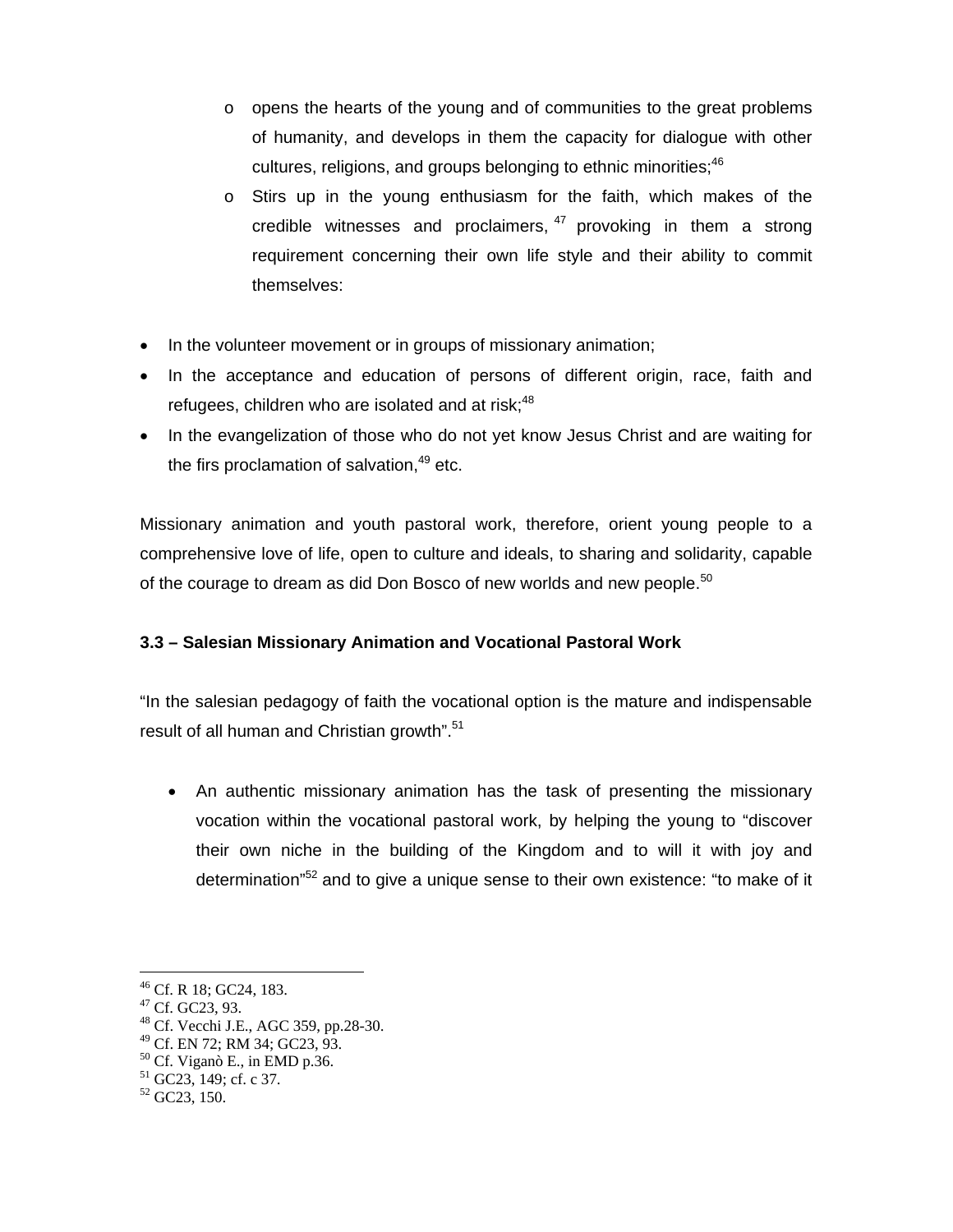an acknowledgment of the absolute greatness of God and a response to his  $love$ ".  $53$ 

- The missionary reality continually opens new horizons and reveals frontier zones where man's future is at stake. For this reason it has a strong motivating power for jolting consciences and stirring up generous responses of vocational commitment.
- Within youth pastoral work and in its privileged relationship with vocational pastoral work, Missionary Animation presents the particular aspect of the missionary vocation (lay, religious and priestly) as the greatest freely given response of a person to the Lord's call.
- Missionary animation and vocational pastoral work, moreover, find common ground in the education of the young to values, attitudes and involvement, such as:
	- o The gratuitous nature of service in places which are humble, uncomfortable and difficult;
	- o The sense of the worldwide aspect;
	- o Total self-donation in medium and long-term experiences of the volunteer missionary work;
	- o The capacity for openness and dialogue with persons from other cultures and different religious convictions;
	- o Generous commitment in service to the very poor and to those who have not yet received the revelation of God's love;
	- o The desire to give a permanent and generous response to the mission and gentes.<sup>54</sup>
- "There is no testimony without witnesses, just as there is no mission without missionaries".<sup>55</sup> The common commitment between the two sectors of the

<sup>&</sup>lt;sup>53</sup> GC23, 156.

<sup>54</sup> Cf. RM 65.

<sup>55</sup> RM 61.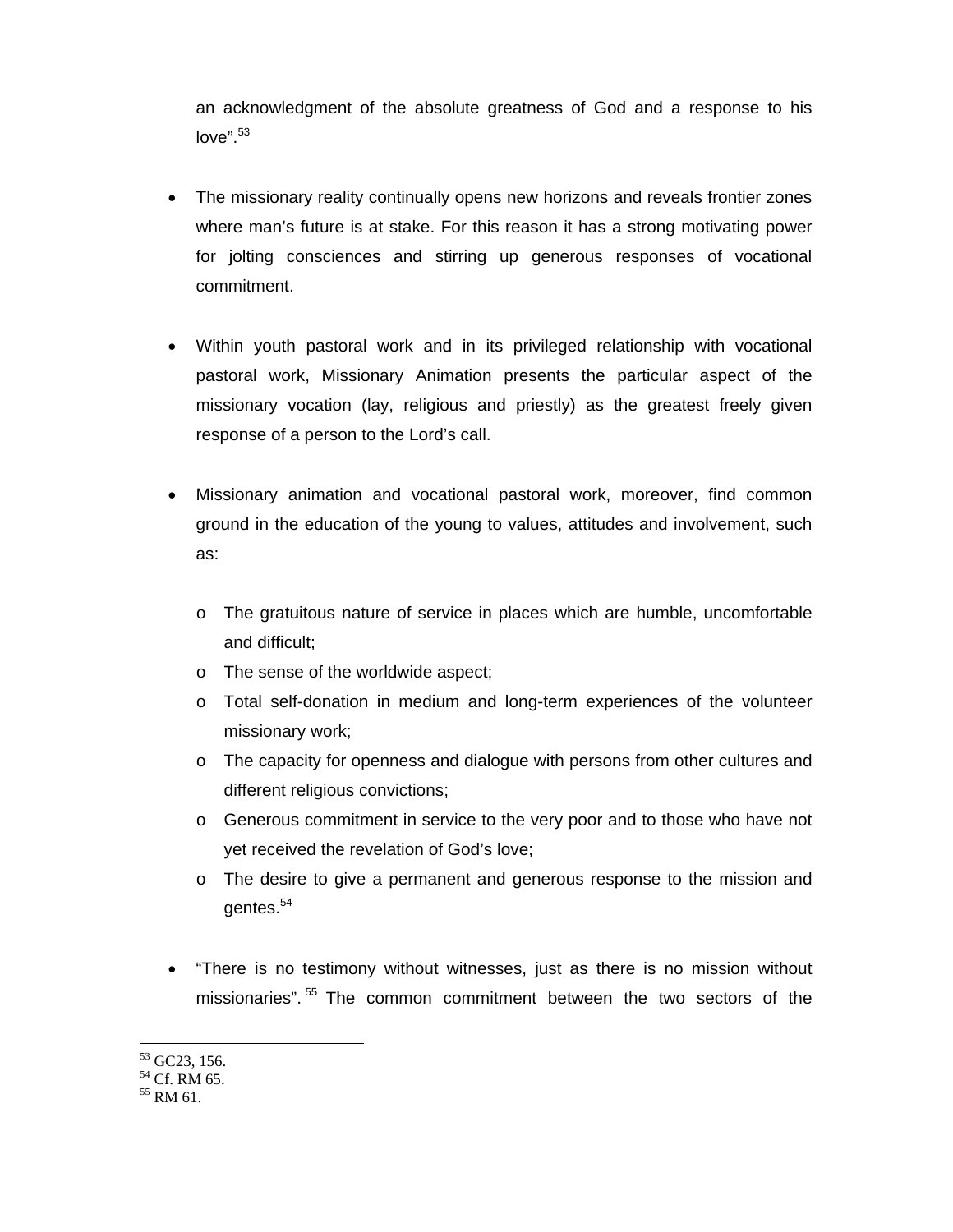missionary animation and vocational pastoral work finds its best expression in the care and development of missionary vocations in the strict sense: "Such a 'special vocation' is not something that makes them exceptional in respect of other confreres, but rather a more lively and generous expression of the vocation of all". $56$ 

- $\bullet$  "Do all you can to foster vocations for both the Sisters and the Salesians".<sup>57</sup> "The Salesians go to the missions to stay there. Their commitment, while respecting the seasons of the Lord of the harvest, is characterized by an immediate rendering indigenous of the Congregation, This require and adequate inculturation in vocational discernment, and the special following up of candidates from ethnic minorities".<sup>58</sup>
- Finally, missionary animation strengthen the faith and vocation of those who engage in it. In recent decades there has been noticed a connection, which is not fortuitous, between missionary commitment and renewal of Religious Life: "It is in the missions in fact that one experiences more clearly that the Gospel is the precious 'good news' for the present day, and that the faith of the confreres themselves becomes reawakened as they proclaim the events of Christ".<sup>59</sup> "Faith is strengthened when it is given to others". $60$
- 4 In the light of all we have said about salesian missionary animation, the following **OBJECTIVES** emerge:
	- **To promote interest in the missions ad gentes in the educative and pastoral community.**
	- **To foster the formation of all members of the EPC in witness if life and to the commitment to radiate and communicate their own faith.**

<sup>56</sup> Viganò E., o.c. p.11.

<sup>57</sup> Don Bosco's Collected Letters, IV, Letter 2556. SEI, Turin, p.332.

<sup>58</sup> Odorico L., p.8.

<sup>59</sup> Viganò E., o.c. p.35.

 $60$  RM 2.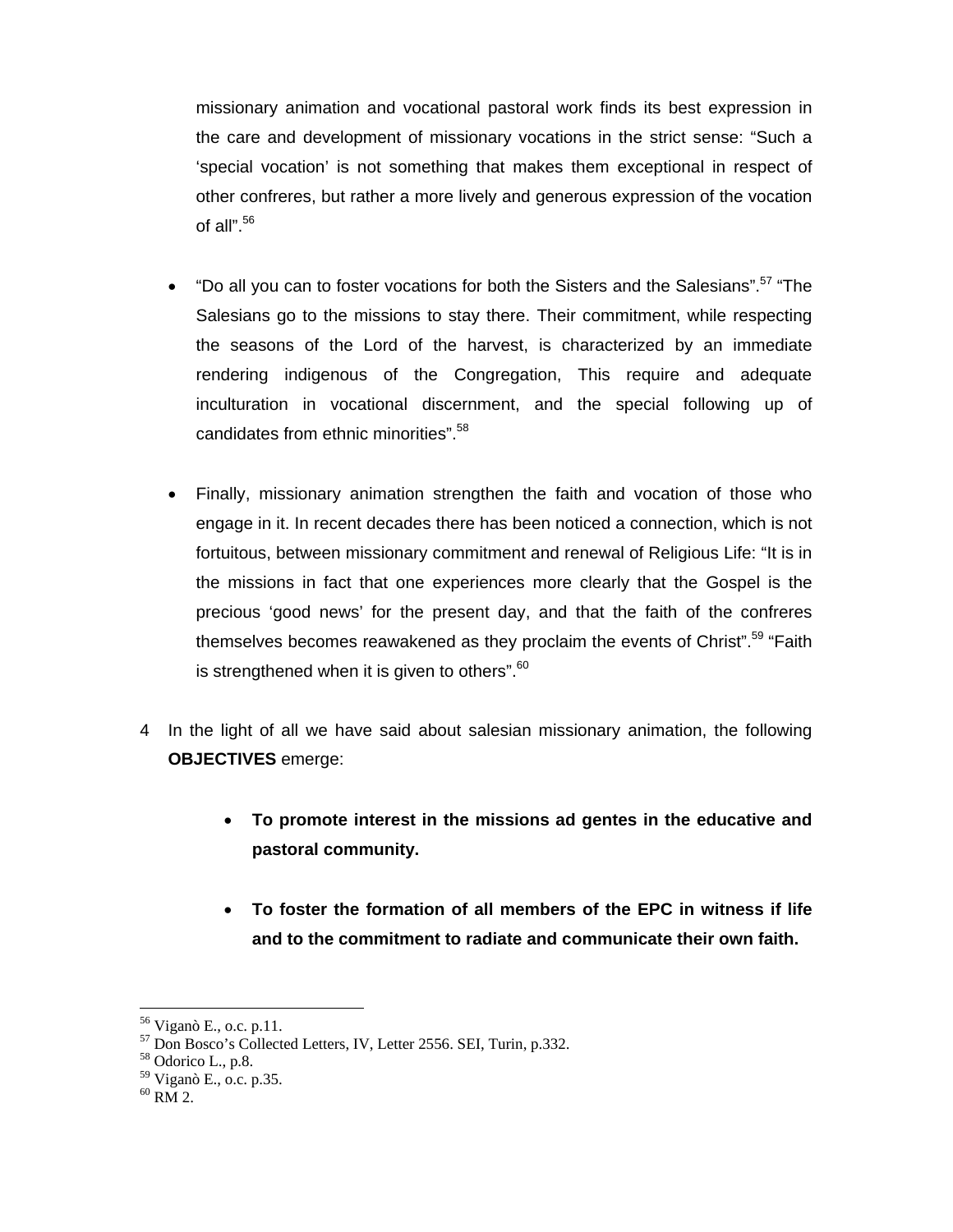**To propose ways of practical realization to facilitate in the educative community the commitment for the missions ad gentes.**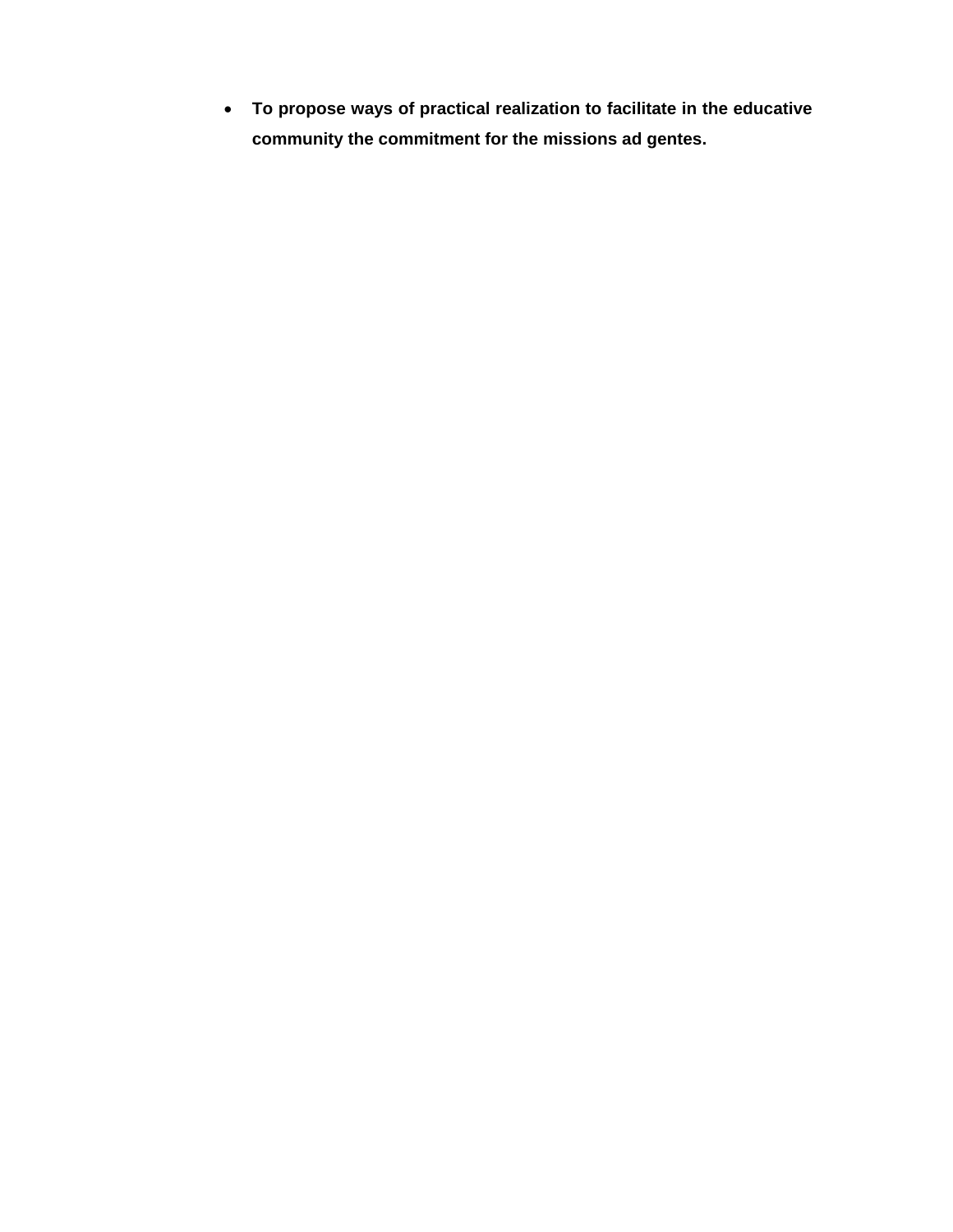# **III – THE PROVINCIAL DELEGATE FOR MISSIONARY ANIMATION**  $\div$  **Identity and** *tasks*

**1. The identity of the Provincial Delegate for Missionary Animation<sup>61</sup>**

- The Provincial Delegate for Missionary Animation is *the witness to and promoter* of the Province's commitment to mission ad gentes.
- "To live and work together is for us Salesians a fundamental requirement and a sure way of fulfilling our vocation".<sup>62</sup> To be a true work of evangelization, missionary animation is of its nature communal. The DIAM must be aware of this and strive to work in harmony with all the other organisms of provincial animation.
- His deep ecclesial sense makes him a person capable of the efficacious organization of various initiatives, which can create a healthy missionary concern within pastoral work, to urge it to get out of its hidebound horizons and point to new ones.
- The DIAM, like every Salesian, "accepts responsibility for his own formation". $63$ In addition to his personal qualities and talents, he will try to acquire other skills, e.g.: knowledge of interreligious and intercultural contexts, the ability to communicate and to conduct reflections on missionary facts.

#### **2. The tasks of the Provincial Delegate for Missionary Animation**

To attain the objectives indicated in the preceding chapter, the Provincial Delegate assumes the task of translating them into strategies and interventions in the provincial programming of his own sector.

Melinda A., La figura del delegato inspectorial para la Animación missionera: responsabilidades, competencies, metodo, in Animación Misionera Salesiana, *Primer Encuentro de Delegados Inspectoriales de América Latina*. Lima – 1991. Rome, 1991.

<sup>&</sup>lt;sup>61</sup> For this chapter we refer the reader in particular to:

La propuesta pastoral de la Animación Misionera Salesiana. Delegacion Nacional Salesiana de Pastoral Iuvenil, Madrid, 1991.

 ${}^{62}C$  49.

<sup>63</sup> C 99.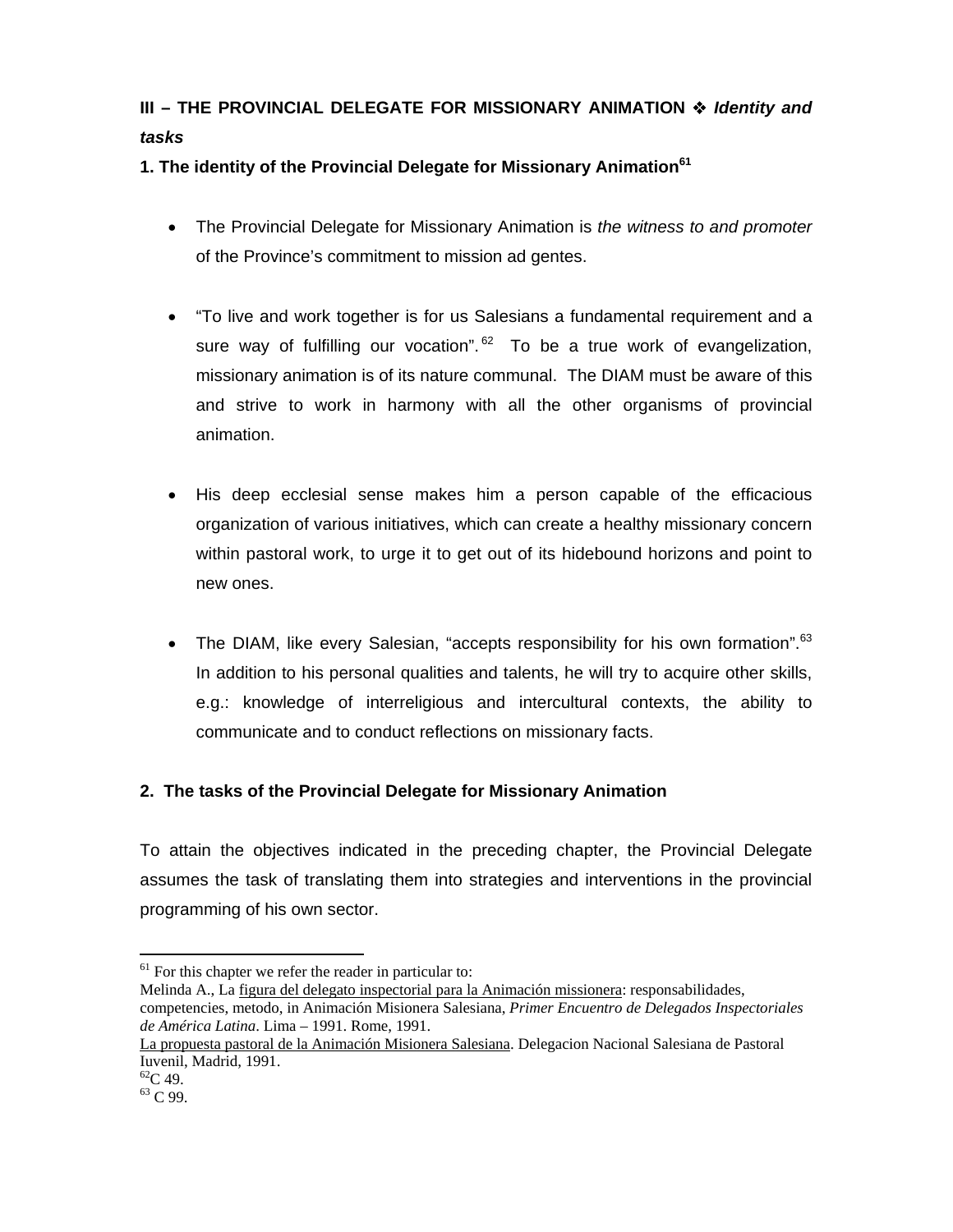#### **2.1 – Fostering interest in the missions** *ad gentes* **in the EPC.**

The tasks which derive from this first objective are:

 **To bear witness to his own faith** by observing the options and motivations which prompt us to assume a certain style of life.

What qualifies animation is not only the practical details but the ability to put across, through *the eloquent language of his own existence*, the values he wants to transmit and the experience in which he wants to involve those he is addressing: *"One is a missionary first of all through what one is, before being do through what he says or does."*; 64

- **To promote information and the knowledge of missionary activity** in the cultural and social contexts of other peoples, with regard to the possibilities and difficulties met with in evangelization and the work of the missionaries. $65$  And so it will be useful:
	- o To set up a provincial **Documentation Centre**, or database, make it available for initiatives of missionary animation, and encourage its use within the educative community as a source of information;
	- o To encourage **an updated knowledge of experiences of missionary life in the Church and in the Congregation** through provincial newsletters, local Salesian Bulletins, and in particular through the "good night" (or the "good morning") on the  $11<sup>th</sup>$  of each month, recalling the first missionary expedition;<sup>66</sup>

<sup>64</sup> RM23; cf. GC24, 151; Viganò E., o.c. p.35.

<sup>65</sup> Cf. AMS, p.16.

<sup>&</sup>lt;sup>66</sup> To this end use can be made of materials already existing, e.g. those of the VIS (International Volunteer Movement for Development) via Appia Antica, 124, 00179 Rome, which can be translated. The Missions Dept. is always grateful to those who can supply, in a spirit of reciprocity, information about similar initiatives.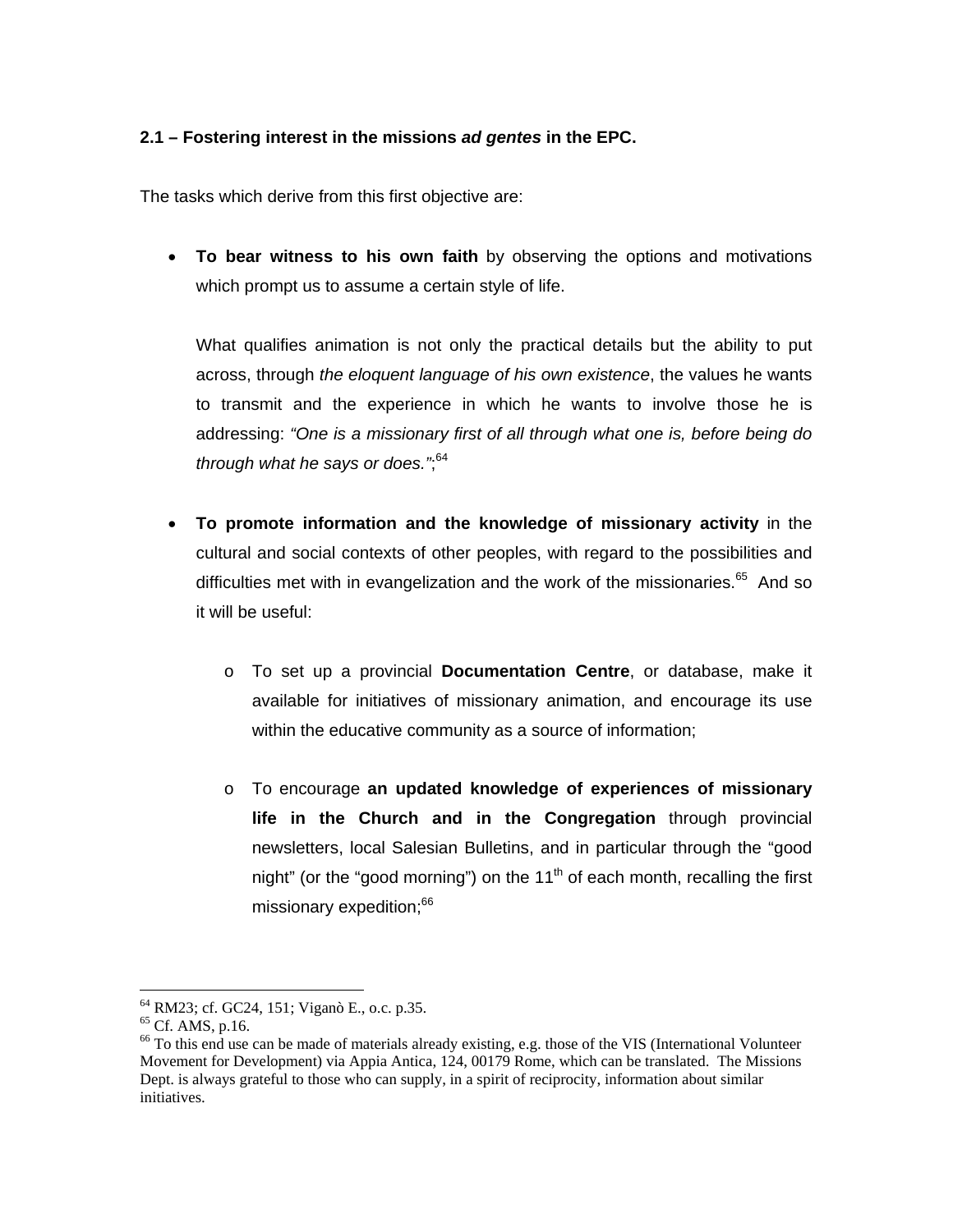- o To foster the production of *publications and audiovisuals*, the setting up of *mini-projects*, and subscriptions to and easy consultation of *missionary reviews*;
- $\circ$  To promote in a particular way the production of teaching aids concerning *themes of development, worldwide attitudes, and interreligious dialogue*;
- o To collaborate with **missionary organisms of the local Church** for a reciprocal enrichment as regards information, formation and the joint realization of activities.
- **Maintain contact with missionaries of one's own Province, or those passing through.** This implies:
	- o Letting the local communities of the Province know in good time when there are missionaries passing through, so that they can invite them as *living and eloquent witnesses of the mission ad gentes*, so that by telling the story of their decision *ad vitam*, they may communicate the joy of their self-giving, pass on the search for truth, and provide authoritative documentation of the transforming power of the Gospel.<sup>67</sup>
	- o Programming with them at provincial level meetings, forums, days of missionary formation, etc.;
	- o Keeping missionary confreres of the Province informed about *courses of missiology* and sessions of missionary formation in the various Study Centres and Universities, and about meetings for formation and verification organized for resident missionaries;
	- o Knowing and keeping *contact with the families of missionaries* of the Province, organizing meetings with them and the Salesian Family for the sharing of ideas and missionary information.

 $\overline{a}$  $67$  Cf. Vecchi J.E., o.c. p.297.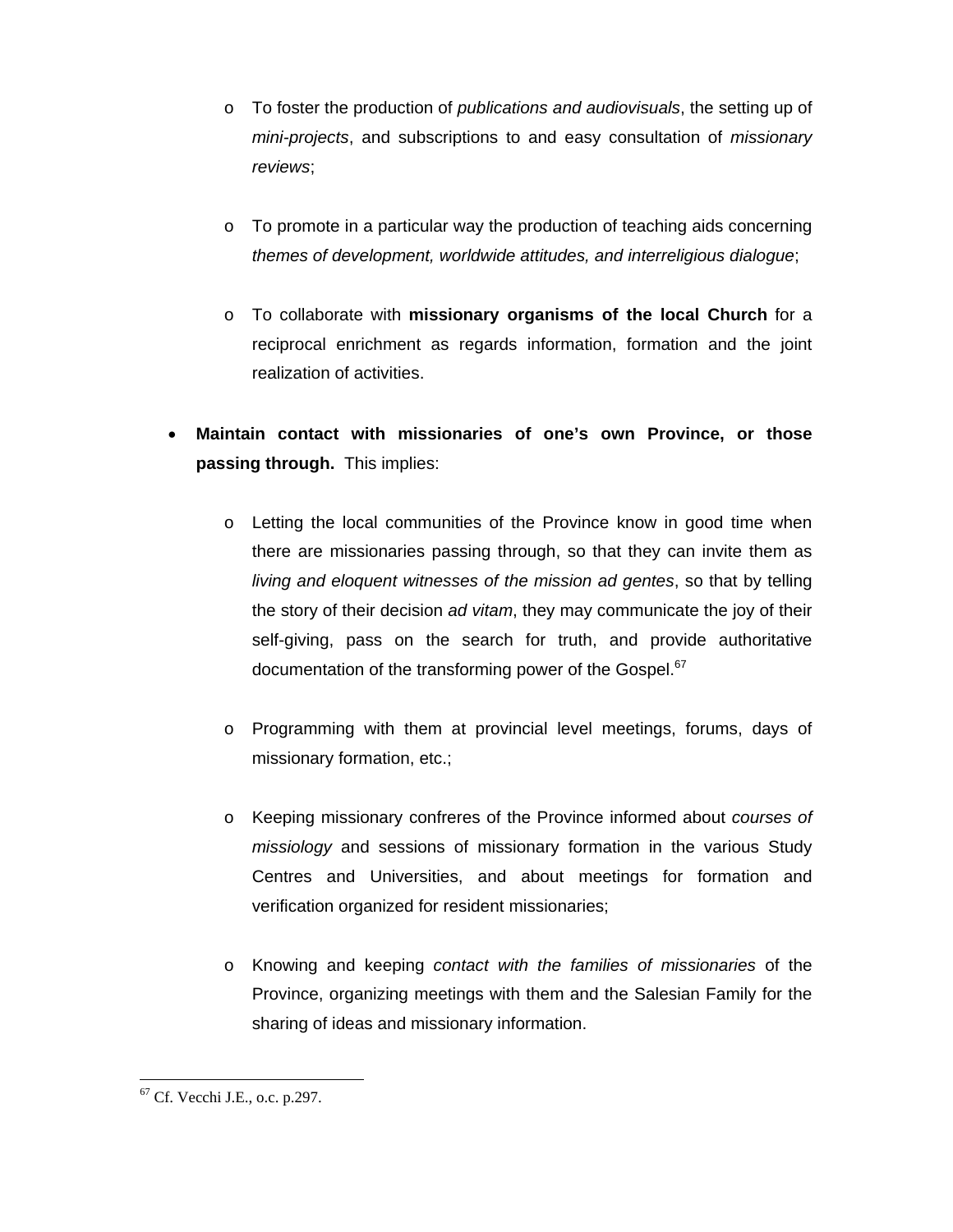# **Revive the sense of belonging to the one mission of the Church and the Congregation.**

For this purpose, the Delegate will take care to form and inform the confreres and Groups of the Salesian Family in the Province on:

- Reflections, proposals and eventual directives coming from the Cedntre of the Congregation:
	- o Letters of the Rector Major about the Missions;
	- o Initiatives, publications and guidelines from the Councillor for the Missions and his Department;
	- o Projects for development proposed for the World and Salesian Mission Days;
	- o Proposals for ongoing formation of missionaries at world level.
- Initiatives of the missionary formation coordinated with the youth pastoral team and the other branches of the Salesian Family, in particular those of a missionary character and those involving responsible involvement min strategies in areas most at risk or of great social need;
- Manifestations, celebrations and ecclesial gatherings of a missionary kind, particularly those of the national branch of Pontifical Missionary Union, of other missionary Congregations, the national and diocesan Caritas organization, local committees for justice and peace, etc.

# **2.2 – Fostering the formation of all members of the EPC, so that they can give living witness, and spread and communicate their own faith.**

The information on missionary activity goes beyond satisfying curiosity and occasional interest. It stimulates a universal outlook, educates to reflection on the significance of facts, problems and cultures which are interrelated, and throws light on the perception of the religious experience present in peoples as a universal search for the absolute even to the understanding of history in which God is present as quide.<sup>68</sup>

On the formation sector, the tasks of the DIAM extend to both the contents and the wys they can be accessed:

 $68$  Cf. ID, p.296.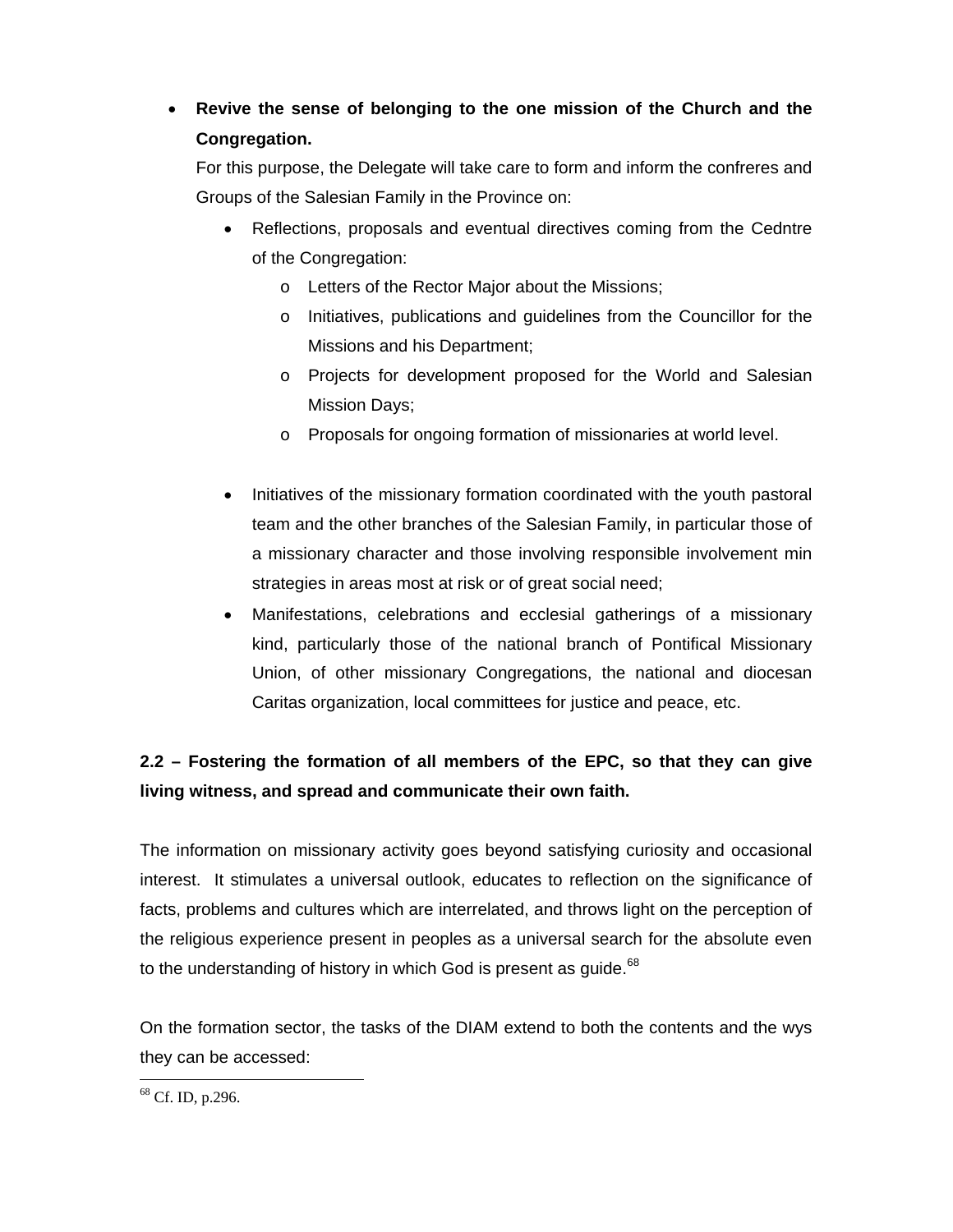- **Formation of a missionary awareness** *ad gentes*, such that each one will know he has been sent to radiate his own faith and feel an interior force compelling him to communicate to others the reasons for his hope: "An obligation is laid on me, and woe to me if I do not proclaim the Gospel".<sup>69</sup> For this purpose use should be made of the outstanding parts of the liturgical year, the missionary month of October, the salesian world missions day (DOMISAL), missionary departures, etc;
- See to it that in the programs of initial and ongoing formation of EPC, **specific themes of systematic missiology** are included, e.g. the mission of the Church, approach to ecumenism, interreligious dialogue and inculturation, history of the salesian missions, typical missionary figures, etc.
- **Emphasize the explicit missionary catechetical content** in processes of the education of young people to the faith, and in particular:

The urgency of the Kingdom, the universal call of all men to salvation, the mission of the church to be the "sign and instrument" of such a vocation in the world, learning the "ways of the mission: *poverty, meekness, acceptance of suffering and persecution, the desire for justice and peace, in other words the Beatitudes, lived in apostolic life*".<sup>70</sup>

- Foster **initiatives of solidarity** aimed at creating new ethical models of behaviour, because "faith without works is dead".<sup>71</sup>
- Propose a spiritual process of ongoing conversion by comparing one's personal life with the paschal kerygma: such an attitude is essential for every kind of first or new evangelization, by making one's witness a free and joyful presentation of the faith. For this purpose it will be useful to organize days of missionary spirituality or retreats animated by missionaries or by specialists in missiology.

<sup>69 1</sup> Cor 9, 16; cf. 1 Pet 3,15; AMS, p. 17.

 $70$  RM 91; cf. Mt 5, 1-12.

 $71$  Jas 2,17.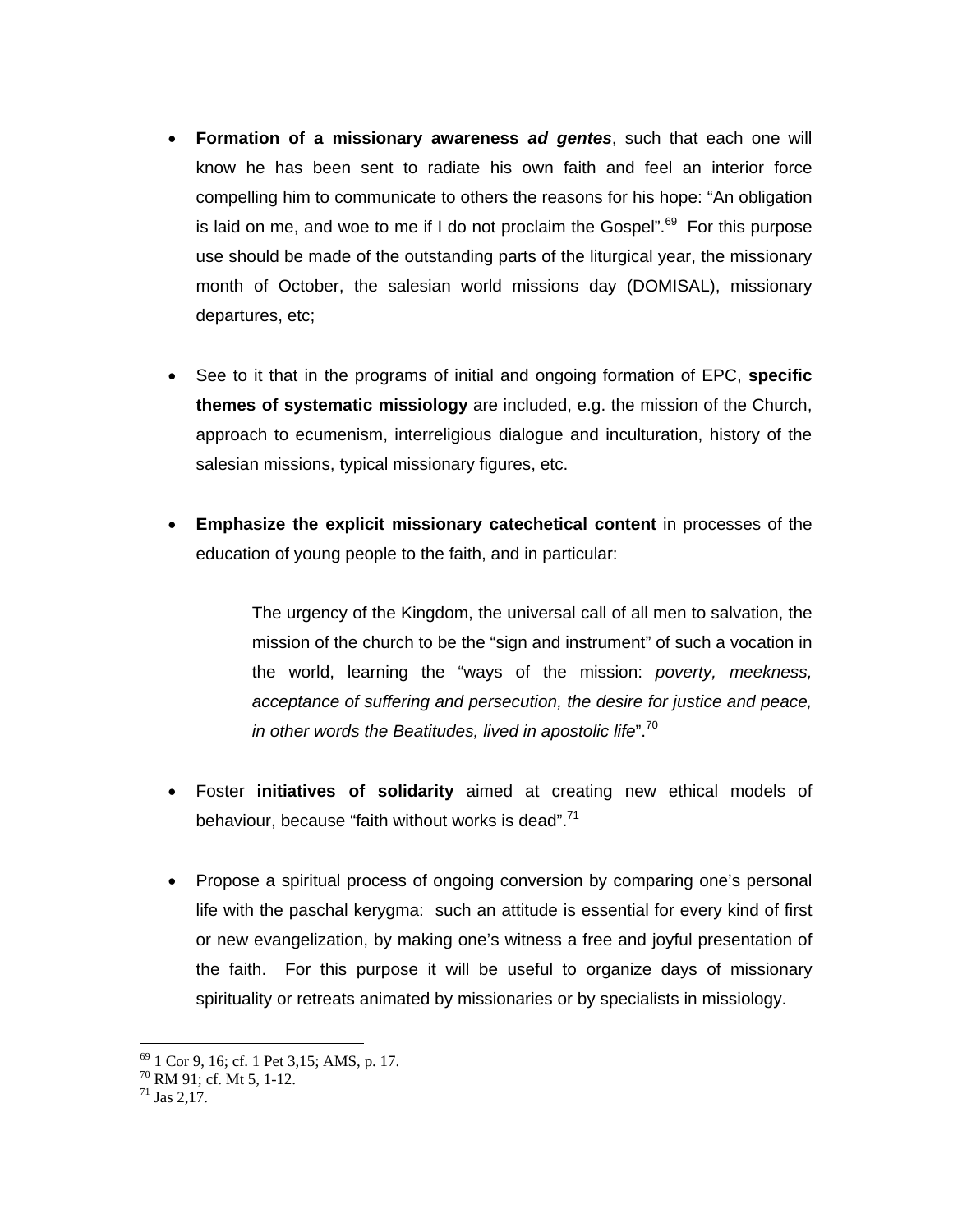# **2.3 – Propose practical ways for facilitating in the educative community the making for a commitment to the missions** *ad gentes***.**

Communication and formation to the missionary dimension *ad gentes* is based on concrete proposals and structures for creating and sustaining attitudes of *ecclesial membership*, and of service and commitment to the missions. And so the Provincial Delegate for Missionary Animation will have the task of:

- **Drawing up** and presenting to the EPC a simple, realistic and concrete **PROJECT of MISSIONARY ANIMATION**. Such a project:
	- o Will be integrated into (and not merely joined to) the Salesian Educative and Pastoral Project at provincial and local level<sup>72</sup> to provide a re-reading from the standpoint of the missions *ad gentes*;
	- o Will be able to put forward and verify obligations, activities and experiences of openness and mentality of the universal Church, by educating to attitudes of freely given services and long term commitment in frontier mission work; $^{73}$
	- o Will take account of the indications of the Document "Educating to the Missionary Dimension" in both the elaboration of the above-mentioned Project and in the meetings for the missionary formation with young animators of the salesian youth movement.
- **Fostering the creation and development of missionary groups**, ensuring that:
	- o They work within the Salesian Youth Movement to keep alive in the young people and animators the awareness, openness and ability to respond to

 $\overline{a}$  $72$  Cf. EMD, pp 45-46.

<sup>73</sup> Cf. EMD, p.47.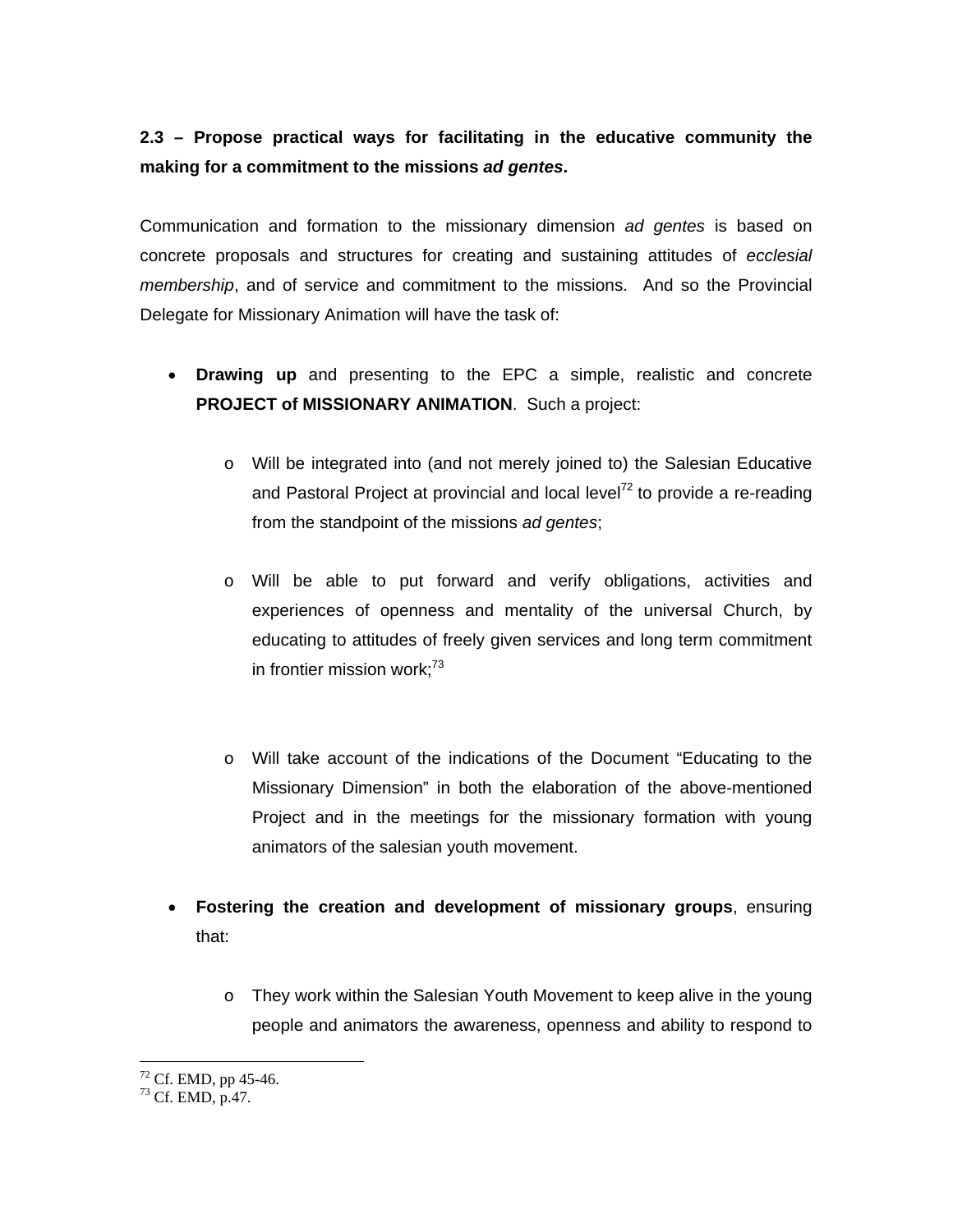the most needy sectors of their own geographical area, and towards work on the frontiers of the missions *ad gentes*; 74

- o They have a specific formation based on the contents of the mission ad gentes, even though they may have to assume different times, forms and deadlines, in accordance with local requirements. They can be developed as:
	- Groups for reflection and study, to analyze more deeply the information they received and make better known the missionary activity of the universal Church, cultures and religions of peoples far away and of immigrants, dangerous frontier contexts where the missionaries are most at risk, etc.;
	- Working groups to coordinate the realization of specific projects and mini-objectives, maintaining contacts with persons or countries and spreading knowledge of their concrete reality.<sup>75</sup>

"The reawakening of missionary awareness *to obtain new levels of faith and commitment* is typical of groups and movements which have a specific interest for the missions, the development of peoples, and international collaboration: *missionary experience then becomes transformed into a process of growth and maturing in the faith"*. 76

 **Encouraging and developing the salesian missionary volunteer movement** within the overall volunteer movement promoted by the Province.<sup>77</sup>

 $74$  Cf. EMD, p.47; VIS, p.8.

<sup>75</sup> Cf. AMS, pp.22-23.

<sup>76</sup> Vecchi J.E.., o.c. pp. 294 – 295.

 $77$  Cf. Salesian Volunteer Movement and Mission, Rome 1997.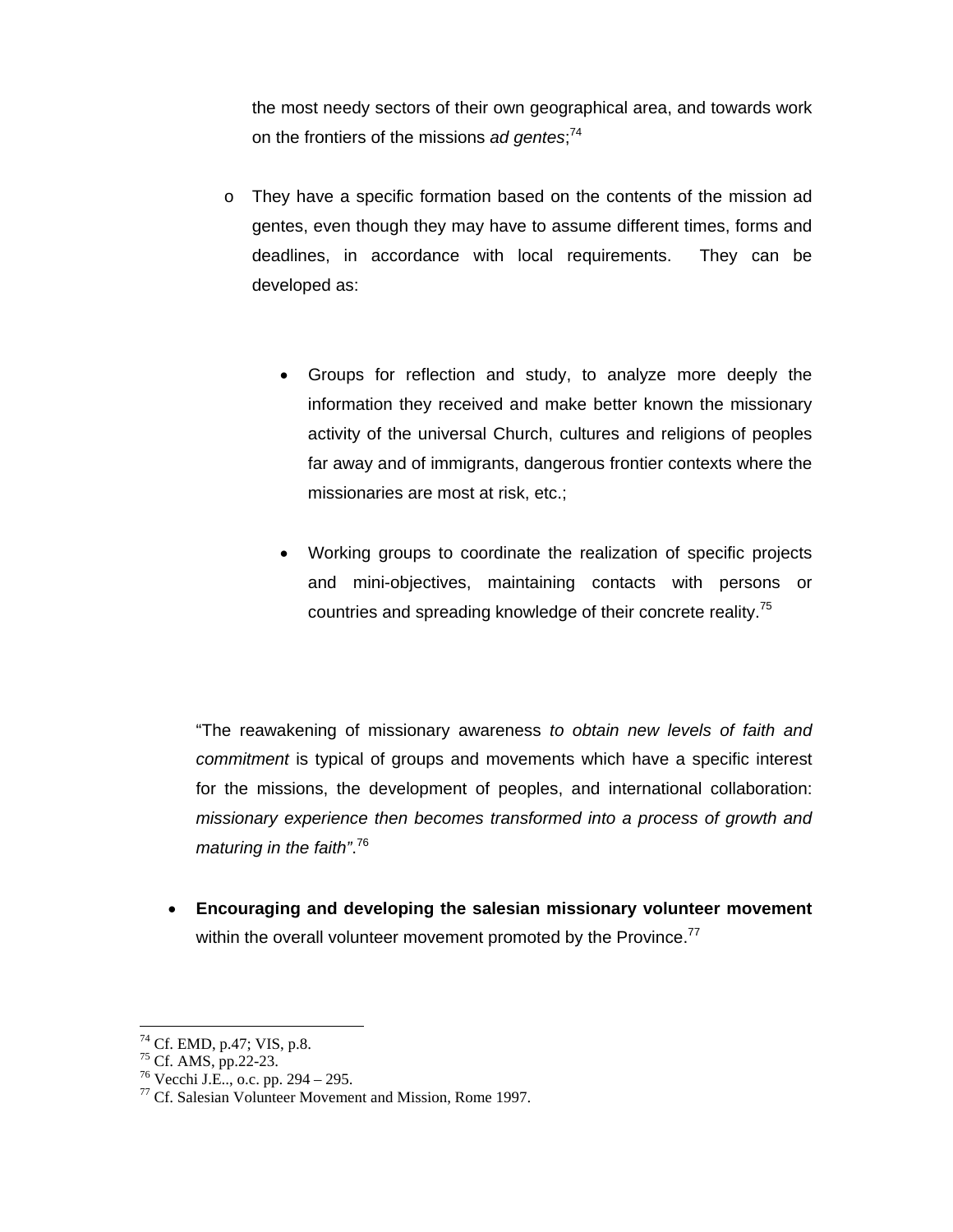For this the DIAM, in agreement with the Provincial Delegate for the Volunteer Movement, must:

- o Ensure that candidates volunteering for the missions follow a formative process of at least a year's duration, in line with existing programs at national and interprovincial level;
- o Prepare volunteer missionaries as to how they must insert themselves into the Province receiving them, on their willingness to listen, their "openness to world horizons, to intercultural situations, to interreligious and ecumenical dialogue", and on the space to be reserved for more direct commitment on the frontier of evangelization; $^{78}$
- o Prepare with the community accepting the volunteers *a program of formation and work*, and follow up the volunteers during their experience:
- o Help the communities receiving the volunteers to settle with equity and discretion some conditions inherent in their lives, such as a minimum salary, their living conditions, savings, travelling details, journey home, etc.;
- o Keep in contact with the volunteers even *after their return*, so that they can be active witnesses in the Christian community which sent them, *and bring the richness of their experience* to the formation of other volunteers and the animation of missionary groups;
- $\circ$  Sensitize the EPC to keep always in mind a "culture of volunteer work", emphasizing that:

 $78$  Cf. ibid. p.17.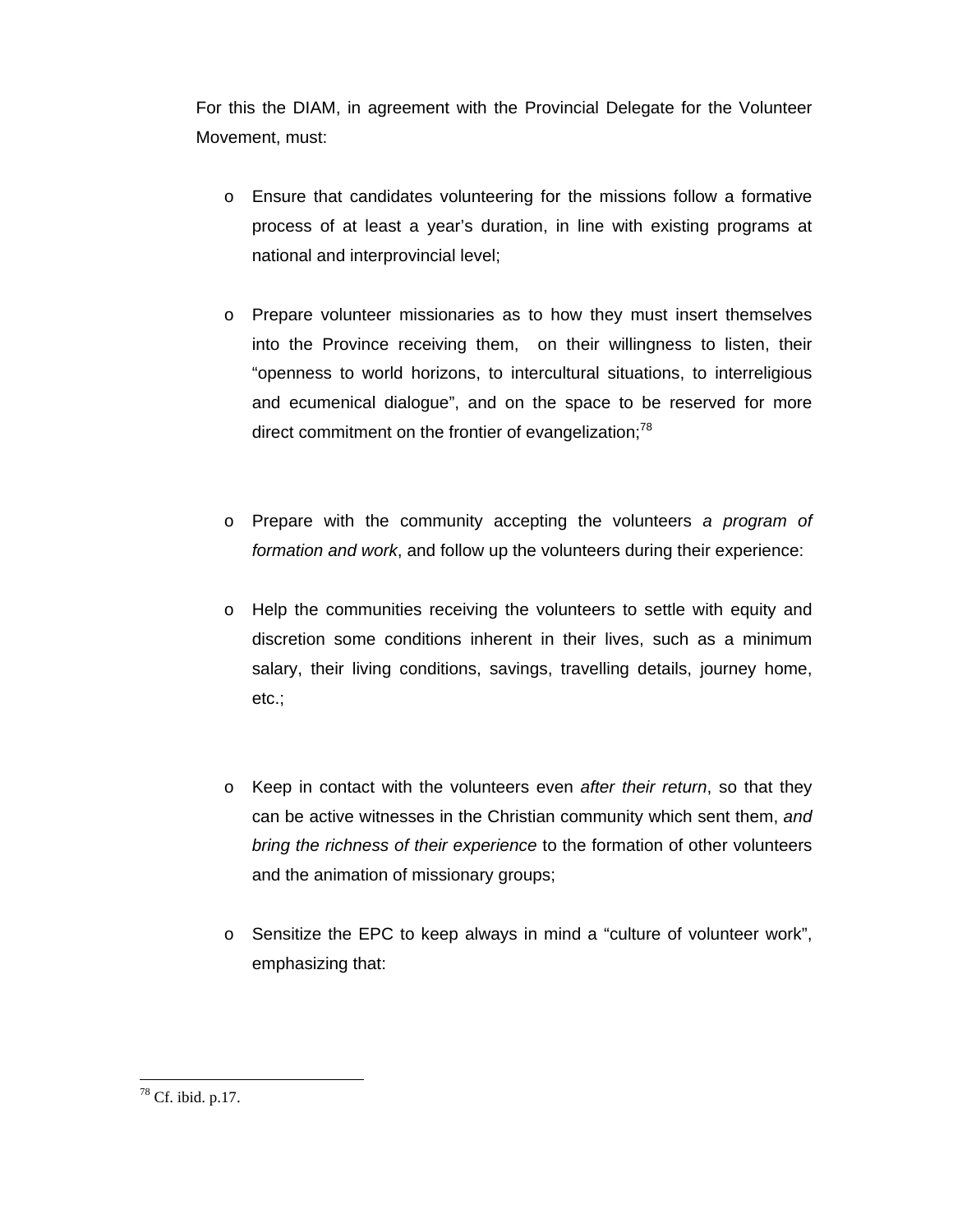- The volunteer missionary movement makes better understood the linkage and exchange of riches between Christian communities realized through volunteer work, which constitutes the human bridge which makes reciprocal relationships possible";<sup>79</sup>
- The salesian missionary movement is the most mature expression of the scope of salesian formation; it makes concrete at a high level Don Bosco's idea of the cooperator.<sup>80</sup>
- Involve the EPC in the celebration of the Salesian and the World Missionary **Days**. For this purpose it will be useful:
	- o To see that each of these "days" is preceded be a *suitable preparation in all the local communities,* involving those in charge of missionary formation and appealing to their creativity;
	- o To make use of the various means available for the purpose: the material sent out by the Missions Department, the multiplication of items contained therein or the result of personal creativity, the provincial newsletter, the local salesian bulletin, and aids put out by the Pontifical Missionary Union;
	- o To sensitize and educate the Christian community and the young members in particular, to the duty of contribution even financially to missionary work, giving reasons for specific projects, thanking those making offerings, and informing them of the progress of the projects concerned.

 $^{79}$  EMD, p.41.

<sup>80</sup> Cf. VIS, "Camminare insieme". 1993, p.39.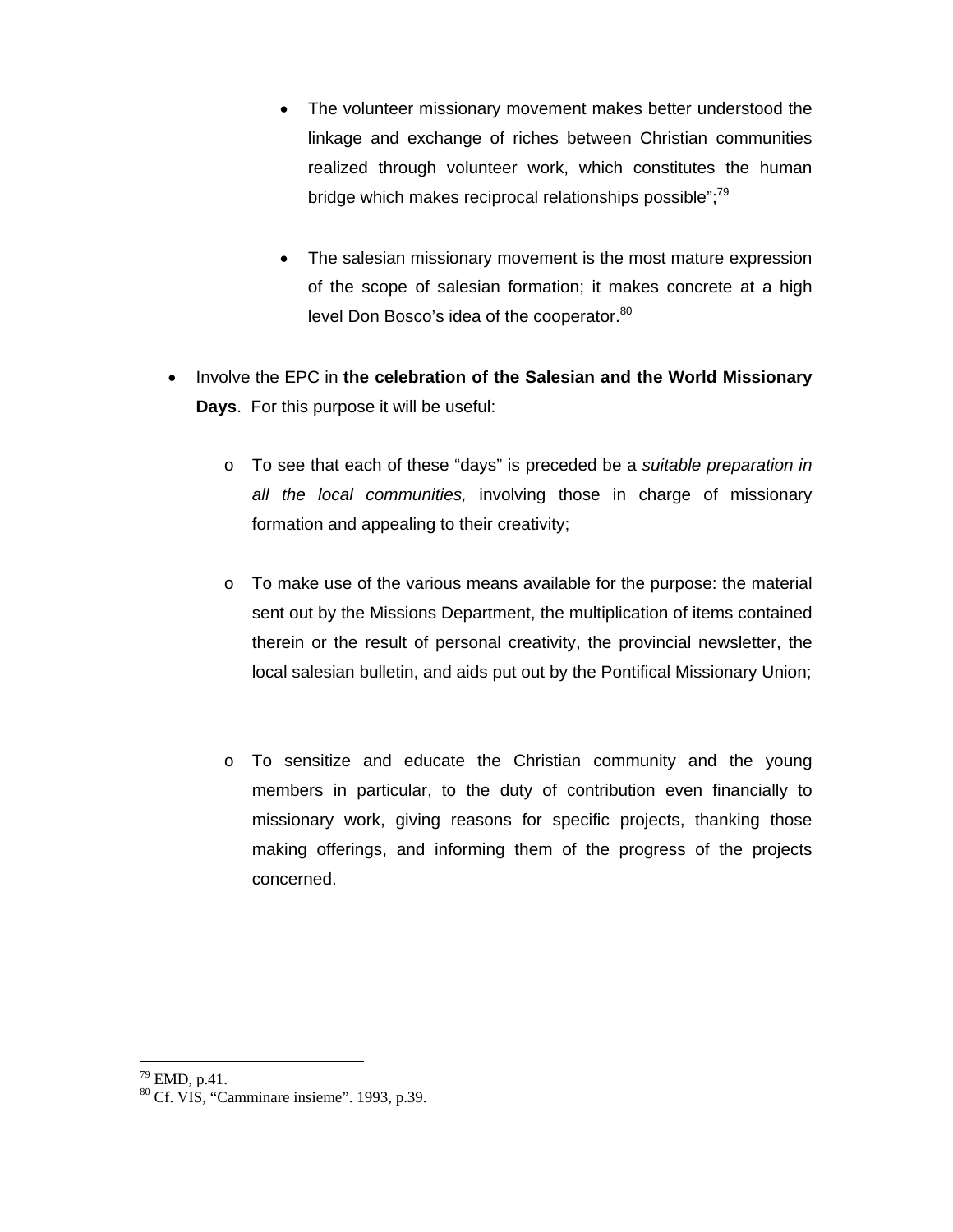#### **IV – ORGANIZATION**

Missionary animation has need of organizational structures which give to it consistency and continuity.

It is useful to remember that the following guidelines must be assessed according to the reality of the particular geographical area and the practical possibilities of the Province, and must be integrated into the Educative and Pastoral Project.<sup>81</sup>

#### **1. SALESIAN MISSIONARY ANIMATION AT PROVINCIAL LEVEL**

**1° - "The Provincial, with the consent of his Council, appoints a Provincial Delegate for Missionary Animation"**. 82

With a sense of sound realism, and with due attention to the program priorities of the Province and the interests of all the sectors of animation, it should be arranged that:

- The DIAM is a person with certain experience in the sector of the missions ad gentes, with sufficient time for his work and with encouragement in it, so as to quarantee greater efficacy in the animation of this sector:<sup>83</sup>
- The DIAM maintains close contact with the Provincial Council and is invited to its meetings when it deals with or approves pastoral projects of the Province which concern the sector of his competence;
- The DIAM takes care to send to the Missions Dept. material and a summary of significant missionary activity, schemes and programs for formation to the missionary dimension, celebrations, studies and useful research results of common application for wider use in the Congregation.

# **2° - The DIAM should have an effective place in the Province's framework of pastoral animation.**

<sup>&</sup>lt;sup>81</sup> The guidelines indicated in this chapter have already been stated in a general way in the Department's document: "Education to the Missionary Dimension". Rome 1995.

<sup>82</sup> R 18; L'Ispettore Salesiano, 207.

<sup>83</sup> Cf. EMD, p.51.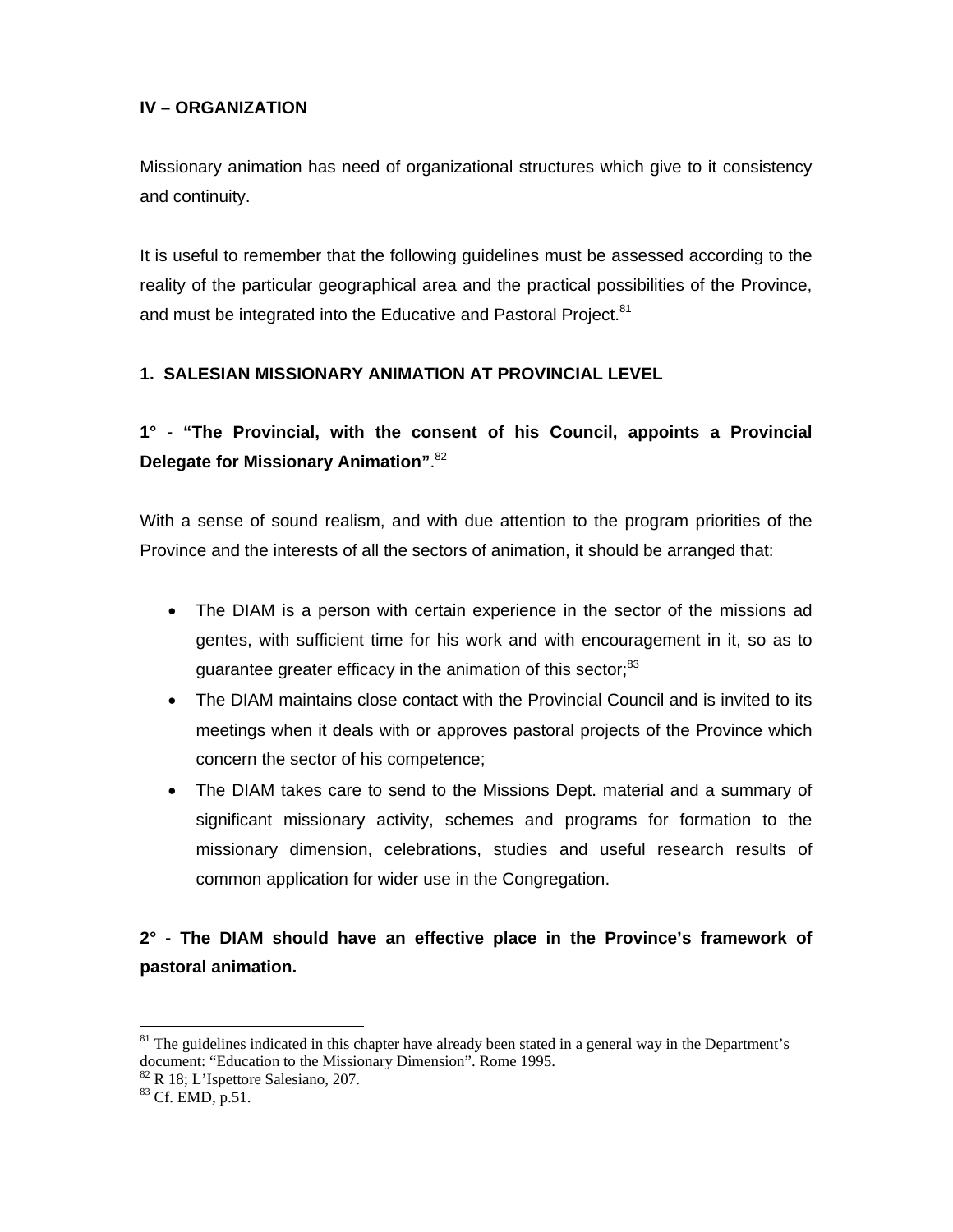#### **To this end, he should:**

- Take part in the various meetings for programming and animation of the Province;
- Present to the Provincial and his Council the plan for missionary animation within the Province's Educative and Pastoral Project;
- Be an integral part of the youth pastoral team;
- Coordinate provincial missionary activities and initiatives of a missionary character: missionary days and campaigns, missionary groups existing in the various houses, formation of missionary volunteers;<sup>84</sup>
- Verify the presence of the missionary sensitivity in the Province's formation communities through missionary group, meetings, special days, information, visits, missionary campaigns, etc.;
- Help local communities to plan and involve the entire local educative community in missionary animation;
- Keep in touch with groups of the Salesian Family in what concerns missionary animation, promoting with them missionary activity *ad gentes*;
- Maintain contact with missionaries of the Province, and attend to those home on leave to coordinate with them visits and days of missionary formation;
- Set up a group of lay collaborators, if possible representatives of the Salesian Family, to share with him the work animation.

#### **2. – SALESIAN MISSIONARY ANIMATION AT REGIONAL LEVEL**

- Interprovincial (or Regional) Conferences should choose one of the Provincials as the reference person for missionary animation in the Regional, assisted be a confrere who will coordinate:
	- o Interprovincial programming of missionary animation;
	- o Regular meetings of DIAMs, if possible with the Delegates for Youth Pastoral Work;
	- o Exchange of missionary experiences *ad gentes*;
	- o Formation of missionary volunteers;

 $\overline{a}$  $84$  Cf. EMD, pp. 50 & 51.6.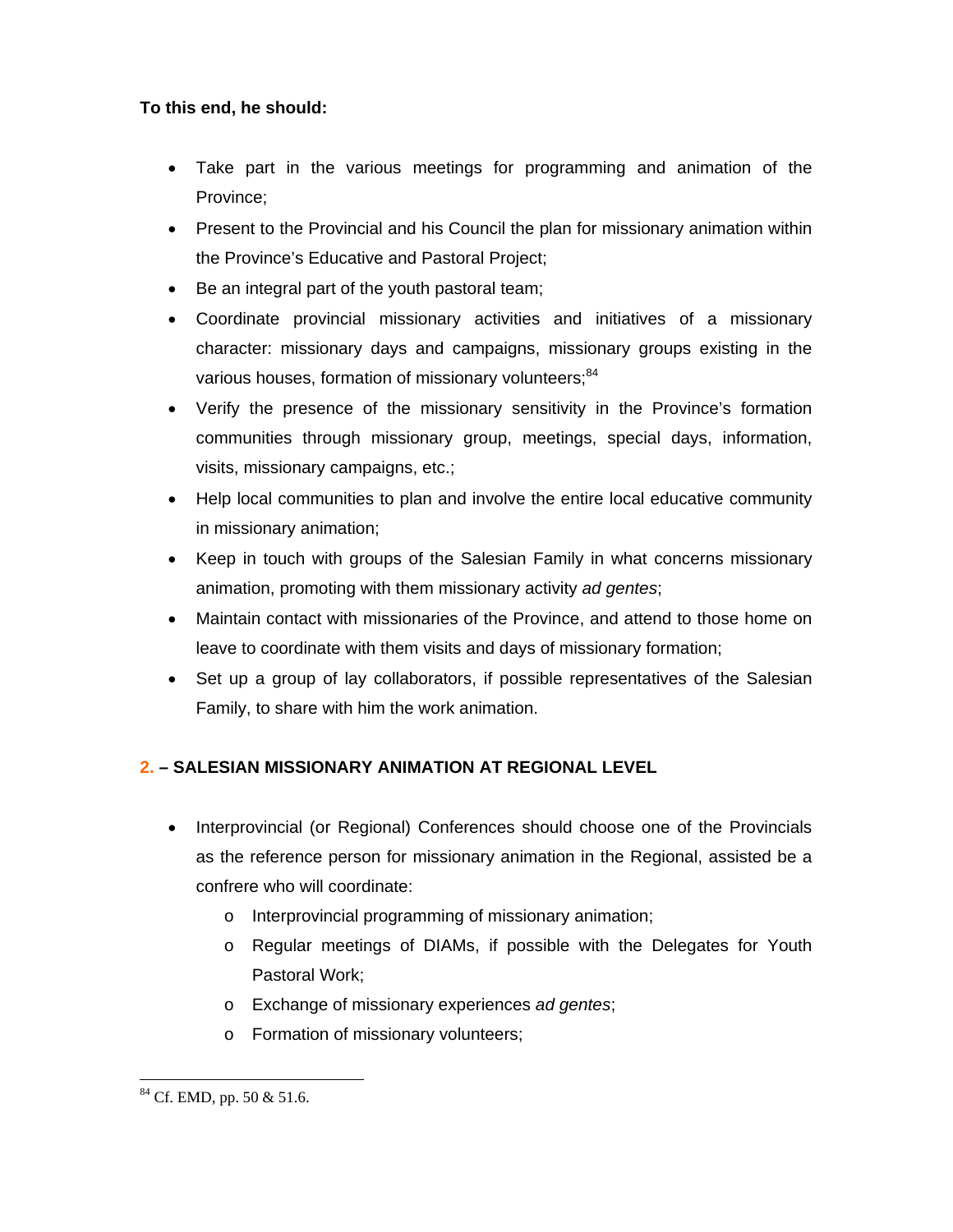- o Ongoing formation of missionaries;
- $\circ$  The involvement of returning missionaries in the missionary animation of the Provinces.
- Those responsible for Provincial (or Regional) Conferences should draw the attention of the competent Organisms to the obligation of ensuring that study programs **in the houses of formation** include courses relating to missiology, to the history of the salesian missions, and to the involvement of young confreres in formation as animators of missionary groups and experiences of the volunteer movement in missionary countries.

#### **3. – SALESIAN MISSIONARY ANIMATION AT WORLD LEVEL**

#### **The Department for the Salesian Missions:**

- Exploits the courses of missiology organized by the Pontifical Salesian University for the ongoing formation of missionaries and by other academic Centres, and also facilitates their participation in other analogous initiatives;
- Fosters the exchange of updated news items about the missions, the experiences of missionary volunteers, formative processes for missionary groups, and the elaboration of a database on the Salesian Missions;
- Encourage confreres desirous of consecrating their lives to the mission *ad gentes* to address their requests directly to the Rector Major;
- Exploits the Salesian Bulletin, in line with our traditions, as the organ for the diffusion of missionary information, collaborating also with communication services, such as ANS, Acts of the General Council, and aids for animation issued by the Missions Department.

**CONCLUSION:** *Missionary spirituality*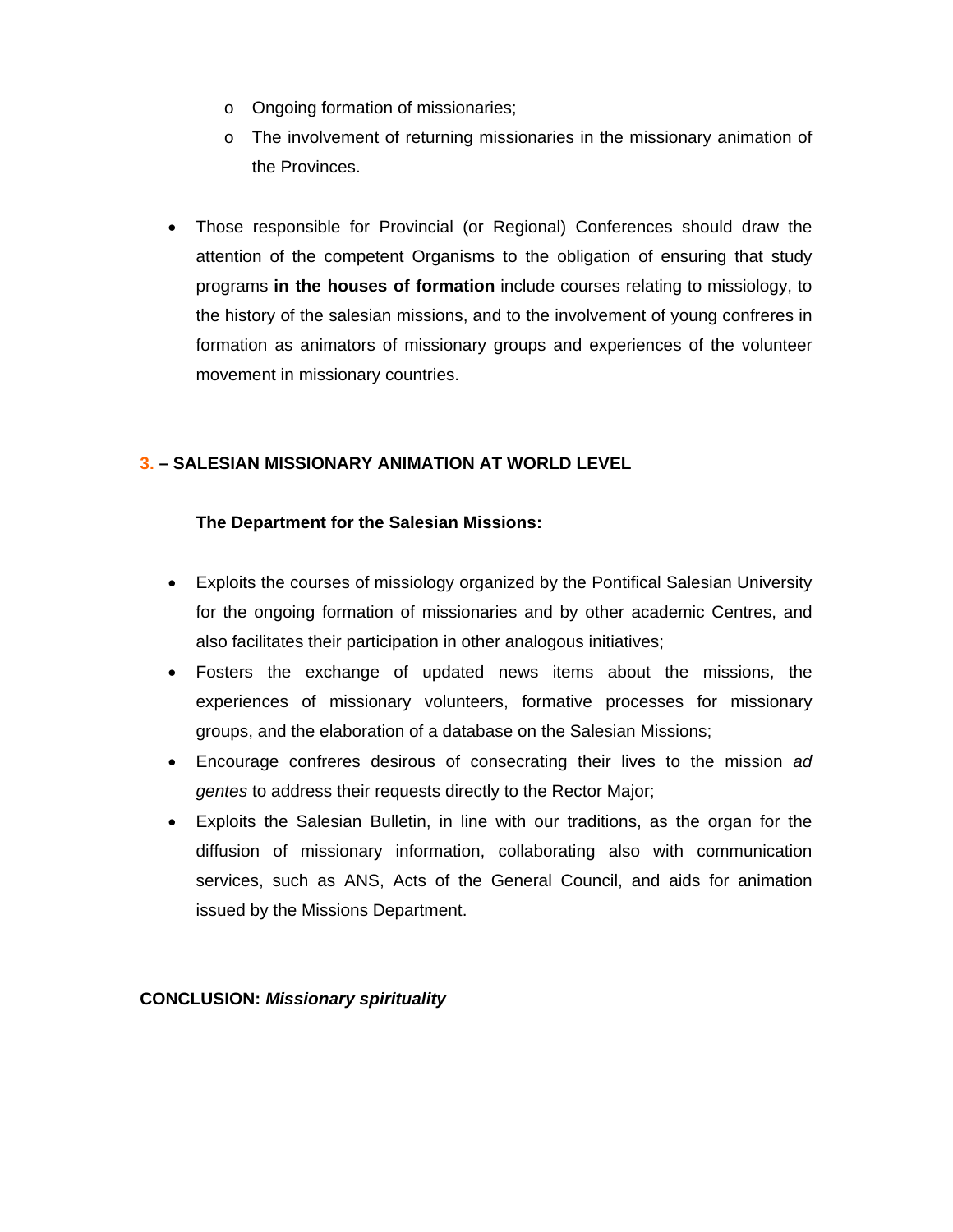Educating to the missionary dimension and keeping alive the commitment to the mission ad gentes is a satisfying task involving the whole of the person and one which puts him in the forefront of the work of building the Kingdom of God.

The Provincial Delegate for Missionary Animation is aware that he received this task as a special vocation which makes demand on his personal resources of *formation*, of *contemplative ability*, and his *practical apostolic skill*.

 Anyone wanting to commit himself to the missions today must *make himself capable "of an open intelligence and positive confrontation* with the new phenomena" – in the complex social reality of the peoples of every continent --, *"understand cultural tendencies, try to make a proclamation in the heart of life, and interpret new languages"*. 85

The effort of inculturation requires a patient work of first proclamation, the ability to bear sincere witness to the radical nature of one's options, skill in being able to dialogue with freedom and conviction, and the humility to learn from others and listen to what they say.

 "Animation" is *an art of learning, a gift of God*, on a par with that of prayer and fellowship. The missionary animator knows that his interior strength is given to him by the spirit, who is the source from which he continually derives his energy. Creativity, organizational capacity, planning, important as they all are, have need of a deep spirituality.

His contemplative capacity, moreover, is furthers revealed in docility to the Spirit who transforms him into a courageous witness to Christ, and an enlightened proclaimer of his Word. Conformation to Christ and close communion with him are necessary if he is to be capable of detachment, of leaving his own country, of self-renunciation and humble insertion among new people to be all things to all of them.

 $85$  Vecchi J.E., "For you I study", in AGC 361, p.14.